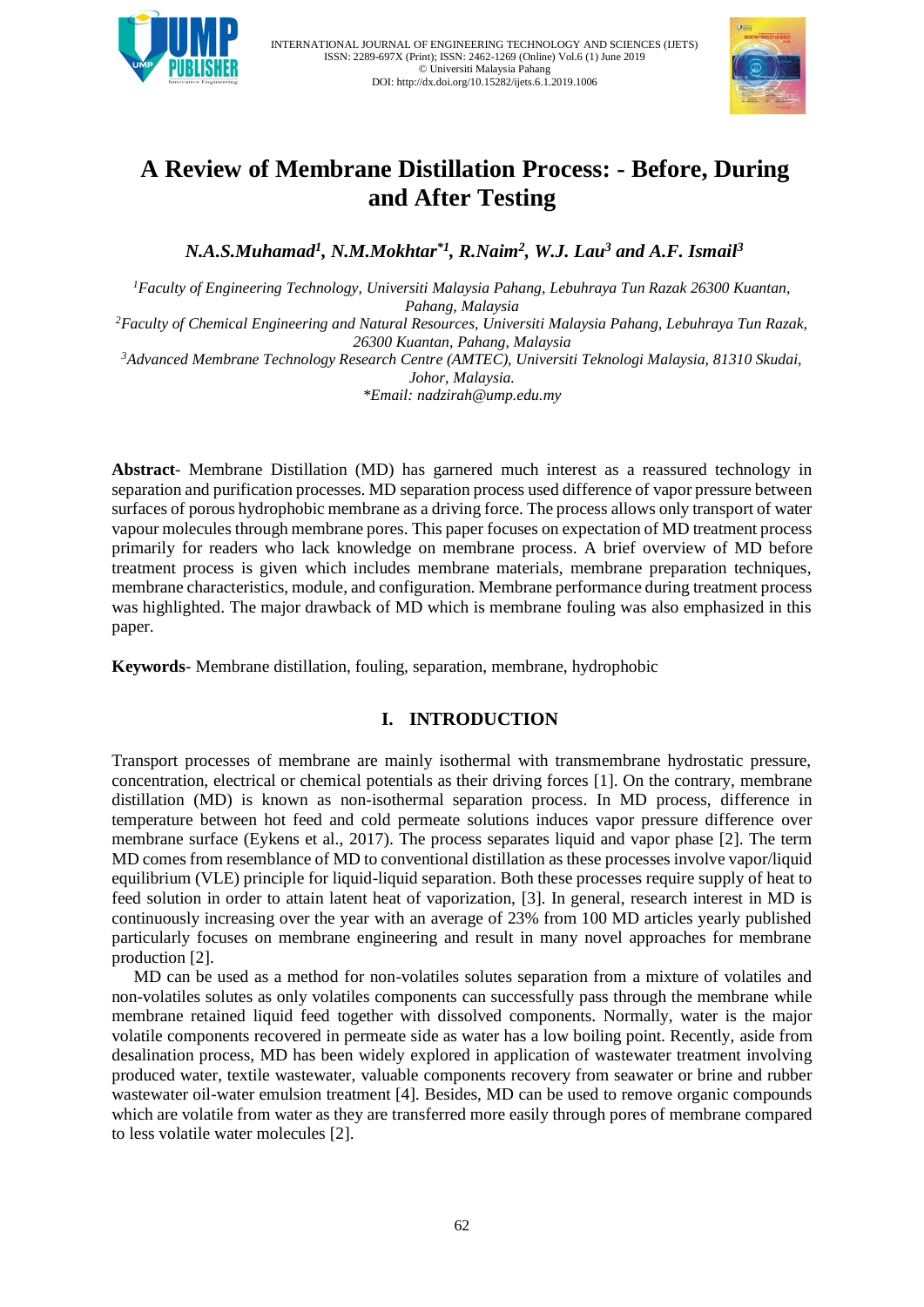MD membrane is the main component of MD system where it is a medium for water vapor transfer and act as a barrier for direct liquid water transfer [5]. Polymeric material that are hydrophobic such as polypropylene (PP), polyvinylidene fluoride (PVDF) and polytetrafluoroethylene (PTFE) are usually used to fabricate conventional MD membranes. In order to prevent direct permeation of liquid through membrane pores, hydrophobicity is an important factor [6]. Hydrophobic commercial microfiltration (MF) membranes are not particularly optimized for MD; still it usage in MD process is widely implemented. Such optimization is needed to further enhance MD performance. Generally, during MD process, water vapor is formed at hot interface of feed solution-membrane. Water vapor is then transport through membrane pores and then condensed at cold-side of solution interface. Figure 1 illustrates MD separation process.



**Figure 1**: Illustration MD separation process [2]

There are several types of common MD configurations that used microporous hydrophobic membrane to distinguish aqueous feed solution [7] such as air gap membrane distillation (AGMD), direct contact membrane distillation (DCMD), vacuum membrane distillation (VMD) and sweeping gas membrane distillation (SGMD). Among these, DCMD is the most preferable type as it is easy to assemble and flexible to wide application. MD possesses substantial advantages over conventional separation technologies because of low temperature and hydrostatic pressure needed during the process [8]. Besides, there are no phase changes in MD and chemical additives are not needed. On the other hand, modular system that makes it easier to scale up [9], low energy consumption, less requirement of membrane mechanical properties [10]. Also high removal capacity of dissolved, non-volatile species and easy availability of membrane materials [11].

In this paper, expectation of MD treatment process is described primarily for the readers who have no idea about this membrane process. In the first part, a brief overview is given of MD before treatment process which includes membrane materials, membrane preparation techniques, membrane characteristics, membrane modules/housings, and MD configurations. Besides, membrane performance during treatment process was highlighted. Meanwhile, membrane fouling which is one of the main drawbacks of MD after separation process was also discussed.

#### **II. MEMBRANE MATERIALS**

In MD process, polymeric and inorganic membrane with hydrophobic properties can be used but, polymeric membranes especially have garner more attention as they have potential to modulate intrinsic properties [12]. In MD process, microporous membranes with hydrophobic properties are usually used and the most commonly used membranes are made either from PVDF, PTFE or PP [7,12]. The main reason for using these polymer is credit to their low surface tension [12]. It is believed that decrease in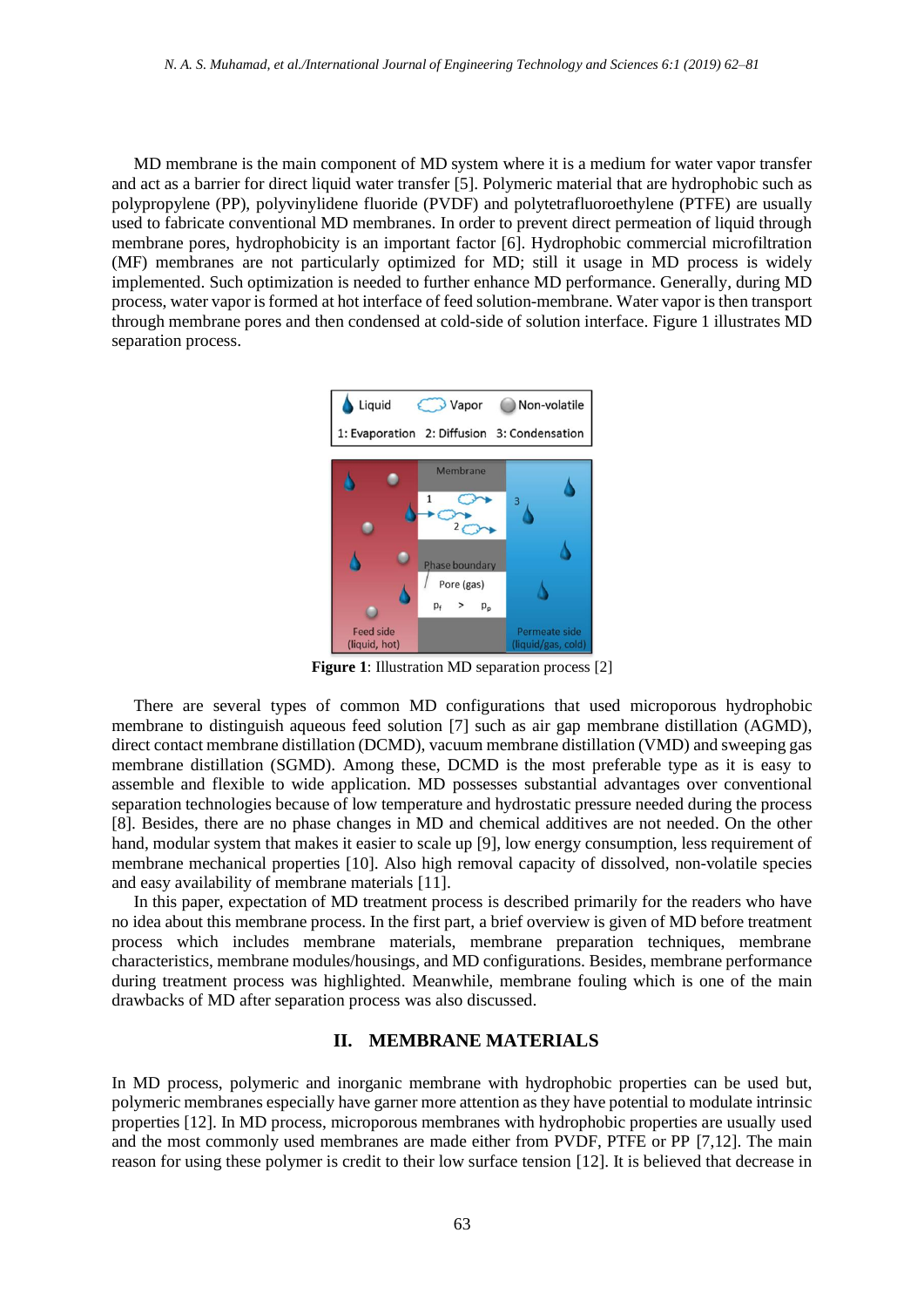surface tension increased the membrane pore size and porosity. In general, order of increasing hydrophobicity of these polymers can be expressed as PVDF<PP<PTFE. Not only hydrophobic is the main factor in selecting the best MD membrane, but membranes also have to be porous with good stability in extreme temperatures and low thermal conductivity in order to prevent loss of heat throughout membrane matrix. Moreover, ideal MD membranes must have excellent chemical resistance (acids and bases) to feed solutions, low resistance to mass transfer and low fouling problem [13]. Membrane preparation techniques depend on material that will be used. Details about these membrane manufacturing procedures will be elaborated in the next section.

The applicable materials selected should fulfil certain criteria which include ease of fabrication and assembly, compatibility with other liquid, useful operating temperature and thermal conductivity [12]. As indicated previously, PTFE membranes are the most hydrophobic. It has exceptional chemical resistance and thermal stability properties. Besides, they are easy to dissolve in almost all common solvents. The downside of PTFE membranes is that it is usually prepared by stretching or sintering which is a difficult process [12]. Meanwhile, PP as the second best material behind PTFE demonstrates excellent solvent resistant properties and high crystallinity. However, it is usually fabricated by stretching and thermal phase inversion method that is complex in process [12]. PVDF membranes particularly have been utilized in membrane fabrication due to their high mechanical and chemical stability, good processability [14], better hydrophobicity and heat resistance [15]. In fact, this type of polymer can easily dissolve at room temperature in a variety of common solvents such as dimethylformamide (DMF). dimethylacetamide (DMAc) and N-methyl-2-pyrrolidone (NMP). It can be produced via a simple phase inversion method only [12].

#### **III. MEMBRANE PREPARATION TECHNIQUES**

There are several techniques for preparation of MD membrane including sintering, phase inversion, stretching, template leaching and track-etching [2]. Sintering, track-etching and template leaching are not suitable for MD process because fabricated membranes will have relatively low porosity. Conversely, high porosity membranes can be obtained via phase inversion and stretching method [2]. The techniques are chosen mainly depending on types of membrane materials and targeted application as indicated in Table 2. In practical ways, by choosing correct preparation method together with optimum process conditions, membrane properties can be modify to a certain extent.

#### *3.1 Phase Inversion*

Polymeric membrane are usually fabricated by technique of phase inversion [3,16]. The process separate homogenous system into two different phases comprise of a polymer, a solvent as well as other additives [17]. Phase inversion concept involve several techniques including precipitation by controlled evaporation, precipitation by solvent, precipitation from vapor phase, thermal precipitation and immersion precipitation or nonsolvent induced phase inversion [18].

In precipitation through solvent evaporation, an inert gas is used after the dope solution is cast for solvent to evaporate which consequently remove water vapor which then allows a membrane to be formed [18]. For precipitation by controlled evaporation, solvent and nonsolvent mixture is used in dissolving polymer. Due to high volatility of the solvent, evaporation process takes place. Membrane is formed due to the change of mixture content to a higher nonsolvent polymer content [16,18]. In thermally induced phase separation, dissolved polymeric solution is cooled down for separation to happen. Solvent evaporation commonly involves low molecular weight alcohol that induces membrane formation [3]. Microfiltration membranes are usually prepared using this technique [18].

In precipitation from vapour phase, a mixture of polymer and a solvent as dope solution is placed in a vapor atmosphere consisting of nonsolvent saturated with same solvent. Evaporation of solvent from cast film is prevented by high concentration of solvent in vapor phase [16]. Nonsolvent diffuse into cast film forming membrane. Phase inversion via nonsolvent induced phase inversion or immersion precipitation is frequently used method for preparation of membrane [16]. This method is performed by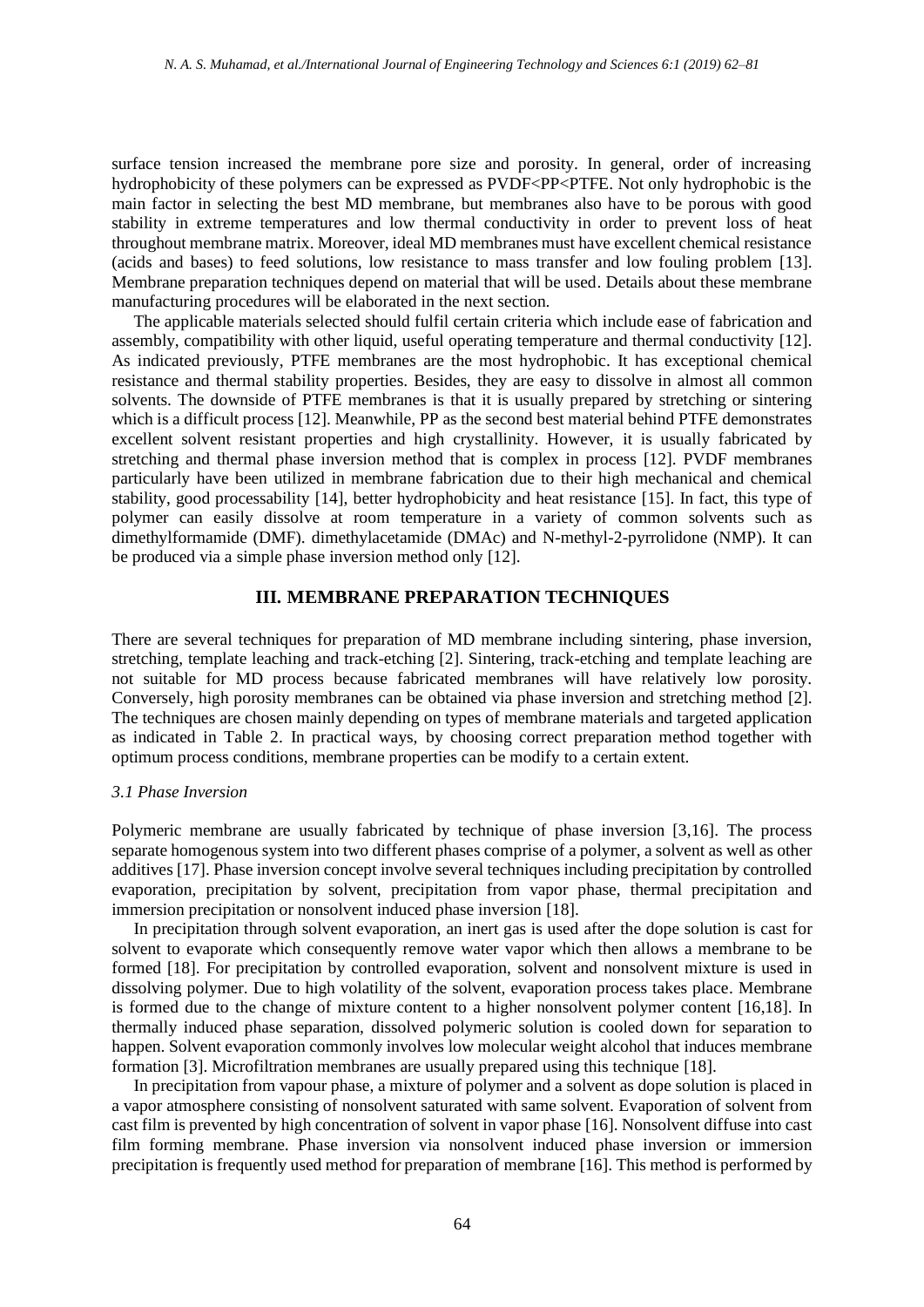dissolving polymer in a solvent and homogenous polymeric solution is cast on an appropriate support before immersing in a coagulation bath consists of nonsolvent. Due to interchange between solvent and nonsolvent, precipitation occurs [18]. Mass transfer and phase separation process that take place result in formation of membrane structure [16]. By changing the type and amount of additives, polymer concentration and temperature, pore with variety of sizes can be obtained.

#### *3.2 Stretching*

In stretching method, a polymer of partial crystallinity, hollow fiber or film form, is perpendicularly stretched to the axis of crystallite orientation [17]. Polymer is extruded at a temperature just below its melting point combined with a rapid breakdown to produce a film. Mechanical stress is perpendicularly applied after annealing and cooling to the direction of the drawing. The process produced membrane with 90% relatively uniform porous structure and porosity (Khayet & Matsuura, 2011). Common hydrophobic membrane such as PTFE, PP, and PE can be fabricated using this method.

#### *3.3 Sintering*

Sintering technique is generally utilized to fabricate ceramic or metallic membranes. This technique produced symmetric membranes. Powder of polymeric particles of a particular size is pressed and heated into a film or plate before sintering process take place, at or just below the melting temperature [3]. In this method, particles size and sintering profile are two main factors besides temperature, heating/cooling rates and dwelling time that affect pore size and porosity of the acquired membranes [17].

#### *3.4 Track etching*

Track-etching method produced membrane with uniform cylindrical pores. In this process, polymer matrix is damaged by introducing high-energy particle radiation to the thin dense polymer film. The damage polymer is then etched away in a solution containing an acid or alkaline. [17]. Membrane porosity is affected by residence time in the irradiation and is generally around 10% with pores dimensions within range 0.2-10µm

#### *3.5 Template leaching*

Template leaching is suitable process to fabricate isotropic porous membranes from insoluble polymers or from glass, metal alloys and ceramics [17]. In this process, a mixture of polymer and a leachable component undergo homogenization, extrusion process and were pelletized a few times. After extrusion of the film, a suitable solvent is used for removal of leachable component. Microporous membrane is then formed [19].

# **IV. MEMBRANE CHARACTERISTICS**

The membrane ought to fulfil certain conditions before it can be applied in MD system. One of the requirements is that membrane should be made up of a single layer or multilayers with at least one made out of hydrophobic material and be porous [3]. Besides, membranes pore sizes must range in between 10 nm to 1 µm. Increase in pore size increase the permeate flux [12]. However, size of the pore should be as small as possible to avoid wettability and to make sure feed liquid cannot penetrate into the pores [1]. The tortuosity factor should be as small as possible [1,20]. Tortuosity refers to average length of pores against membrane thickness. Flux decreases as molecules travel throughout tortuous path where membrane pores do not form straight across the membrane. Therefore decrease in tortuosity increase the permeate flux [12]. Other than that, porosity is also one of the criteria. Membrane porosity is defined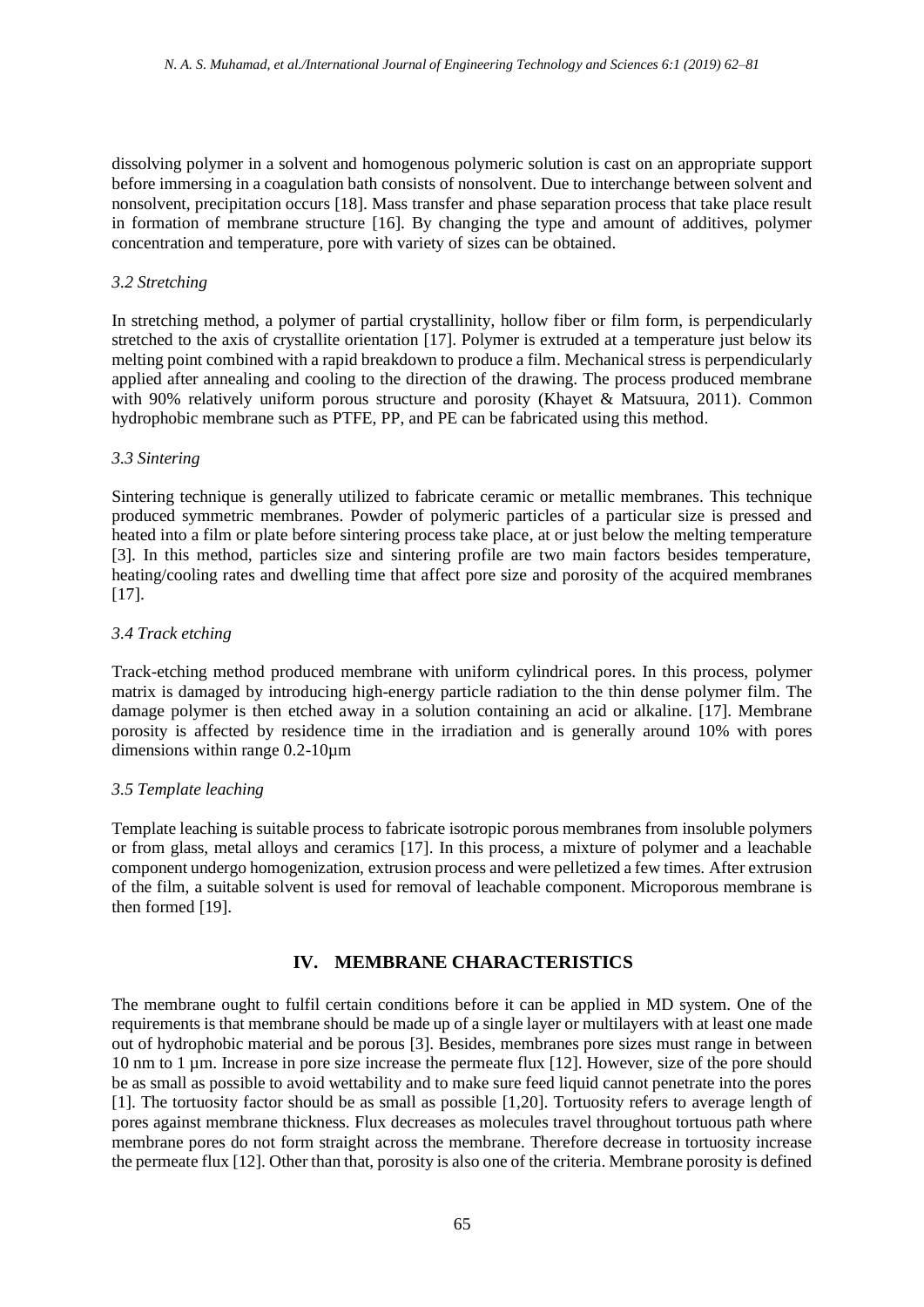as volume of pores over total volume of membrane. Increase in membrane porosity level increase the evaporation surface area, resulting in higher permeate fluxes [12,20] regardless of the MD configuration [3].

Membrane with befitting thickness are required since permeate flux decrease with an increase in membrane thickness [20]. Therefore, to obtain high permeate flux, membrane thickness must be as thin as possible [3]. In order that the heat loss is reduce, membrane material should possess low thermal conductivity [3,12,20]. Membrane surface that is in direct contact with feed solution should be fabricated with high fouling resistance material to avoid unnecessary fouling [1]. Membrane must also demonstrate good thermal stability [1,20]. Besides, it must possess good chemical resistance to variety of feed solutions [1,20]. Finally, membrane should have a long lifespan with a stable MD performance [1,20].

## **V. MEMBRANE MODULE USED IN MD PROCESS**

A membrane module is described as a device that is a combination of membrane with another to form a whole functional package. This include membrane mounting, a housing, flow channels with inlets, outlets and mountings respectively [21]. There is four commonly used membrane module which are hollow fiber, plate and frame, spiral wound and tubular [22].

#### *5.1 Hollow fiber membrane module*

Hollow fiber membrane module consists of two system, inside-outside and outside-inside system. In inside-outside system, feed solution passes through lumen of hollow fiber and permeate is collected outside of membrane fiber. While for outside-inside system, feed solution passes from outside hollow fibers and the permeate is collected inside the hollow fiber [7]. Hollow fiber membrane have high membrane area to modulate volume ratios and this make it more favorable in fabrication of membrane modules [23]. Hollow fiber membrane was more appealing because of its large specific surface area, low boundary layer resistance and high membrane packing density due to small strand diameter [24]. However, irreversible fouling and easy breakage are main problems concerning this type of membrane module.

The polymer used was dried before dissolved in a solvent and additive forming dope solution. Common solvents used to prepare hollow fiber membrane are DMF, DMAc, and NMP. To avoid any lump formation, polymer was added in small amount at a time to solvent mixture and continuously stirred overnight using overhead mechanical stirrer. A dry-wet jet spinning process are usually used to produce hollow fiber membranes by technique of non-solvent induced phase inversion [25,26]. Membrane was then immersed in coagulation bath to remove any residual solvents [25]. Thereafter, membrane was left to dry before tests.

#### *5.2 Plate and Frame module*

The plate and frame module were based on plate and frame filter press [27]. In plate and frame membrane systems membranes laid on top of a plate-like structure that is held together by frame-like support. The main advantages of plate and frame membrane system are an easy separation of solids from water and membrane can replace and clean more easily. However, there are several problems for plate and frame membrane systems which are low packing density, high-pressure drop, and low efficiency compare to other configurations.

Plate and frame module used flat sheet membrane in their configurations [21]. Flat membrane is made by dissolving a polymer in an appropriate solvent mixture and wait until it becomes a homogeneous dope solution. Then, dope solution is poured directly to a thin film using one of the supporting layer for casting ([18]. As it is easy to clean and replace, flat sheet membrane configuration has been used extensively on a laboratory scale [7].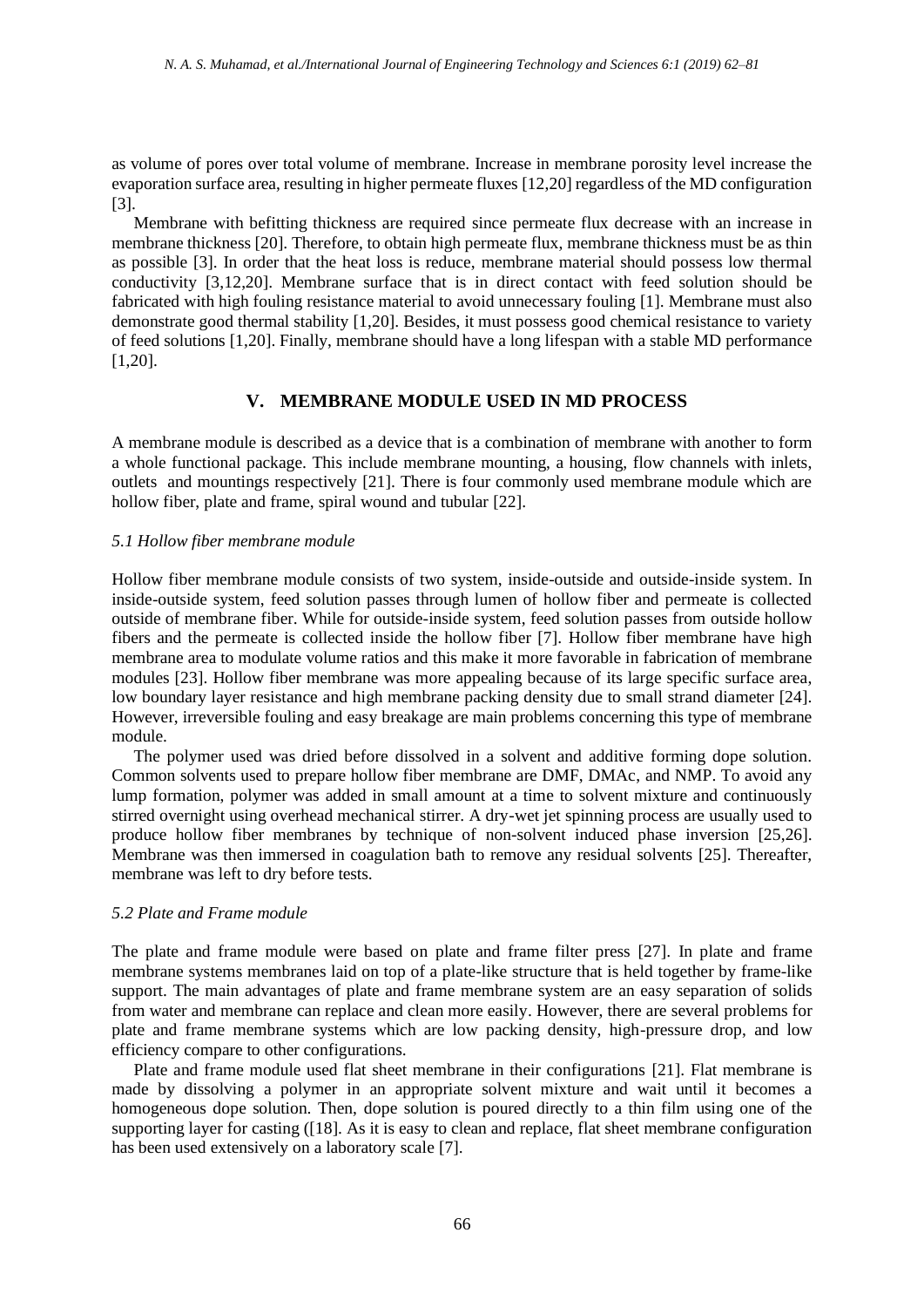#### *5.3 Spiral wound membrane module*

Spiral-wound elements composed of a combination of membranes, feed spacers, permeate spacers, and a permeate tube enveloped and rolled around a perforated central collection tube forming a cylindrical module. The feed solution passes over membrane and permeate spiral to the center collection tube [7,28]. The advantages of this module are that it comes in multiple configurations with different spacers, membrane type, lengths and diameters that allow it to fit multiple applications. These membrane modules have a very high packing density greater than that of plate and frame, tubular, and capillary configurations. Besides, cleaning can be done easily through cleaning in place. However, fouling occurred is more than fouling in tubular filtration processes. Spiral elements also cannot handle mechanical cleaning like tubular elements and contain lower packing density than hollow fiber.

#### *5.4 Tubular membrane*

In this module, membrane is tube-shaped and is fixed in the middle of hot and cold fluid cylindrical chambers [7]. Tubular membrane filtration works by pressuring feeding water into membrane tube. This pressure forces only water through membrane. The suspended particles exit tube and return back. Fouling occurred in tubular systems is less than plate and frame, but is similar when compared to spiral and capillary. Methods of robust cleaning such as use of harsh chemicals, mechanical cleaning and backwash can be used in tubular systems. The disadvantages of tubular modules are its large size and low packing density. The packing density of tubular module is higher compared to plate and frame systems but lower than hollow fiber, capillary and spiral wound elements. Besides, tubular required higher flow due to its large inner diameter compared to other system configurations.

# **VI. MEMBRANE CONFIGURATION**

#### *6.1 Direct Contact Membrane Distillation (DCMD)*

In this configuration, feed and permeate solution are in direct contact with membrane surfaces throughout the entire operation. Hydrophobic characteristics of membrane serve as a physical barrier and holds liquid-vapor phase at membrane pores. Cold permeate solution and hot feed solution comes into contact with membrane surface, resulting in a pressure difference across membrane. Permeation of water vapor and volatile species occurs through pores of membrane [5]. Inside membrane module, both condensation and evaporation processes occur at the same [29]. Among difference type of MD configurations, DCMD process is widely used in desalination processes and in food industries, or acid manufacturing [7]. Besides that, DCMD is employed in industrial wastewater treatment such as olive mill wastewater [30], fermentation wastewater [31], dyeing wastewater [29,32], radioactive wastewater [33–35] and pharmaceutical wastewater [4]. DCMD applications mostly still only in laboratory or small pilot plant phase up to this time [7].

#### *6.2 Air Gap Membrane Distillation (AGMD)*

In AGMD, membrane and the cooled condensation surface is separated by a thin layer of air. The air gap and condensation plate prevents permeated vapour to be in direct contact with cooling water, which in turn limits heat transfer rate from hot feed side to the cooling water [36]. The evaporation channel in AGMD resembles the one in DCMD. Membrane is separated from cold walling by permeate gap filled with air. For condensation to occur, vapor that permeates through membrane must overcome this air gap. AGMD has been utilized for desalination process [37], boron removal from geothermal water [38], heavy metal removal from wastewater [39] and treatment of produced water [40].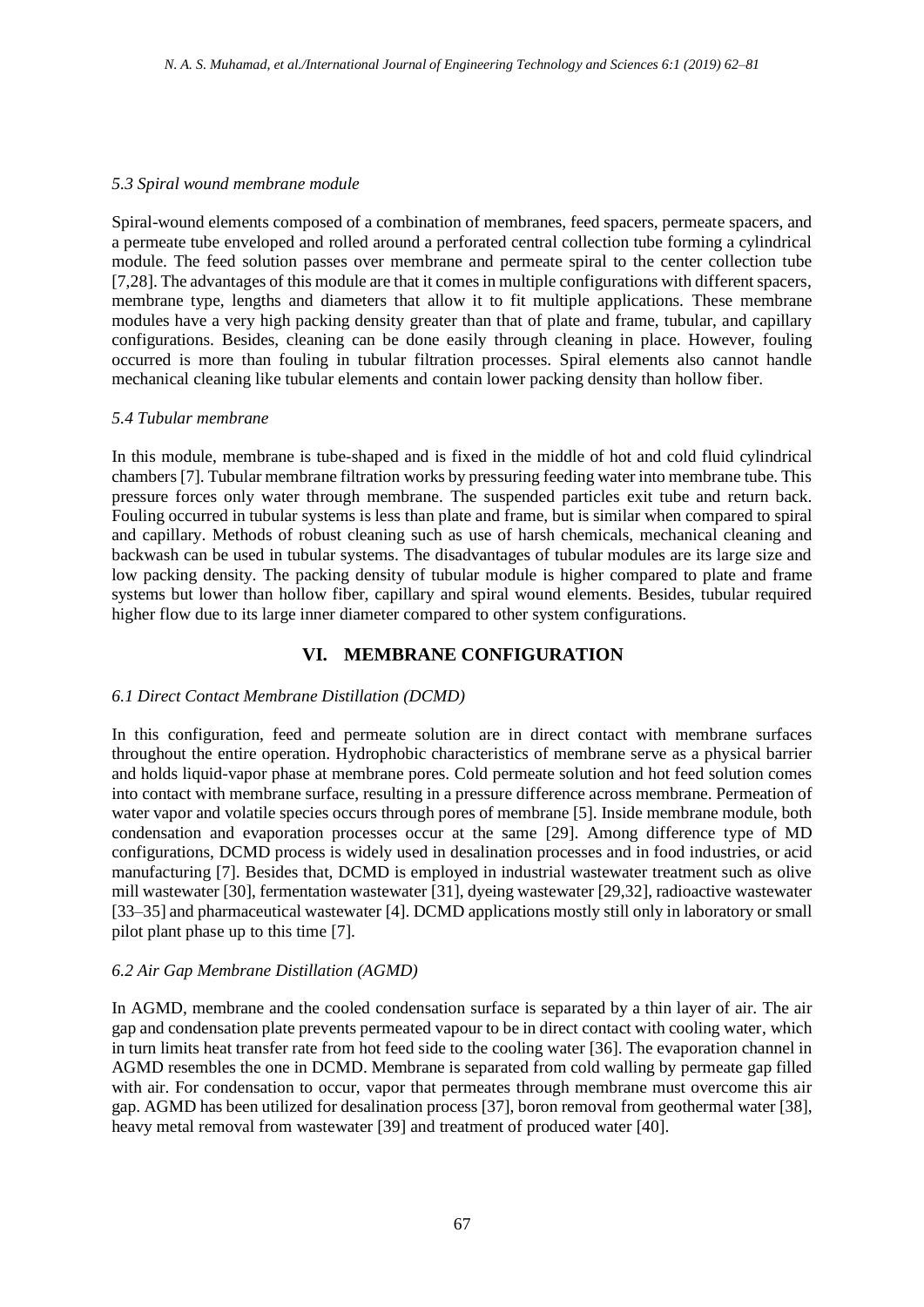#### *6.3 Sweeping Gas Membrane Distillation (SGMD)*

SGMD uses an air stream to collect vapor. To avoid membrane pores wetting, membranes used in SGMD possess hydrophobic properties and microporous. In SGMD, feed solution is heated up reaching the suitable temperature before transferring to membrane surface. The volatile compounds permeate through membrane pores to permeate side where carrier gas collects and transfer vapor for further process. Meantime, non-volatile compounds get concentrated and would recirculate back to the feed tank [41]. SGMD is useful in removing volatile compounds from aqueous solution. It have been used for removal of water from dilute glycerol-water solution [42], treatment of triethylene glycol wastewater [41] and removal of ammonia from wastewater [43].

#### *6.4 Vacuum Membrane Distillation (VMD)*

In this configuration, cold permeate is substituted with vacuum, thus there are no resistance by the permeate [13]. Feed solution is brought into direct contact with porous hydrophobic membrane [44]. Condensation process occurs outside the membrane module. VMD is used to separate aqueous volatile solutions [7]. This configuration has been used in various MD applications such as for removal of dye from textile wastewater [45], water recovery from produced wastewater [46], removal of antibiotics from pharmaceutical wastewater [4], strontium ions and cobalt ions removal from radioactive wastewater [34,47] and recovery of polyphenols from olive mill wastewater [30]. Table 1 shows schematic diagram of each MD configuration and their advantages and disadvantages.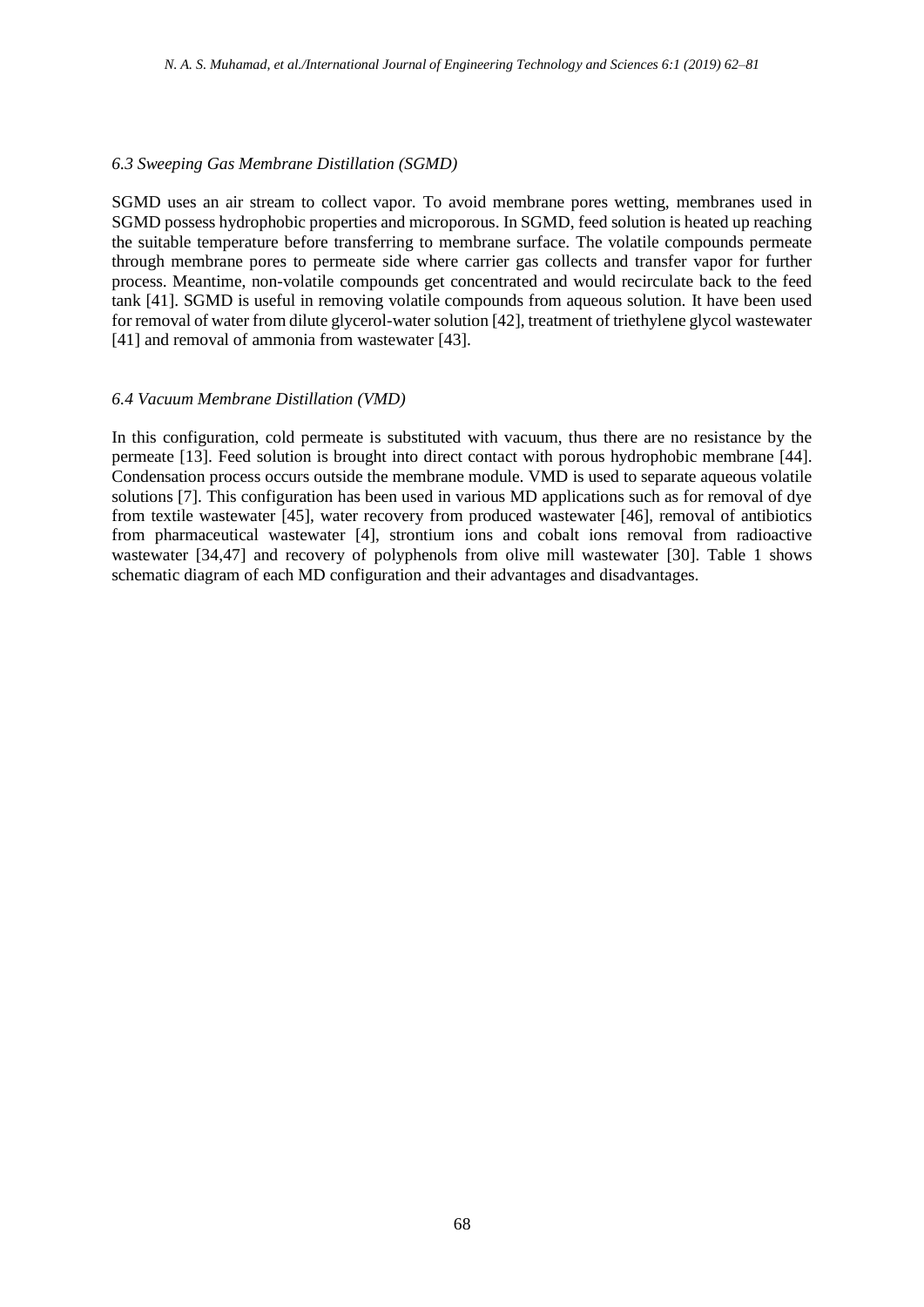|          | Configuration                                                  |                  | <b>Advantages</b>                                                                         | <b>Disadvantages</b>                                                                |
|----------|----------------------------------------------------------------|------------------|-------------------------------------------------------------------------------------------|-------------------------------------------------------------------------------------|
|          | <b>Hot Solution</b><br><b>Membrane</b><br><b>Cold Solution</b> | $T_{in}$         | $\bullet$ High flux<br>Simple design [48]                                                 | • Cannot use cold feed<br>as coolant<br>• High heat loss through<br>conduction [48] |
| $T_{in}$ | <b>DCMD</b> [7]                                                | $T_{\text{out}}$ |                                                                                           | • Cannot obtain pure<br>distillate [49]                                             |
|          | <b>Hot Solution</b><br>Membrane                                | $T_{in}$         | • Low operating<br>temperature                                                            | • High mass transfer<br>resistance                                                  |
|          | Air Gap<br><b>Cold Solution</b><br>AGMD [7]                    |                  | • Low hydrostatic<br>pressure<br>• Low heat loss [49]<br>• Internal heat<br>recovery [48] | • Low permeate flux<br>$[50]$                                                       |
|          | <b>Hot Solution</b><br>Membrane                                |                  | • The flux generated is<br>not influence by inlet<br>gas temperature [41]                 | • Require a large<br>condenser [7].<br>• Additional cost for                        |
|          | <b>Sweep Gas</b>                                               |                  | Less heat loss [48]                                                                       | sweep gas [48].                                                                     |
|          | <b>SGMD</b> [7]<br><b>Hot Solution</b>                         |                  | • Negligible heat loss<br>[14]                                                            | Limited vacuum<br>pressure                                                          |
|          | Membrane<br>Vacuum                                             |                  | • Decrease influence<br>of membrane wetting<br>The membrane flux                          | • Limited heat recovery<br>• High electricity<br>consumption vacuum                 |
|          | <b>VMD</b> [7]                                                 |                  | increases with<br>increase in the mass<br>transfer driving force<br>of the system [47].   | pump [48]                                                                           |

# **Table 1**: Configurations and their advantages and disadvantages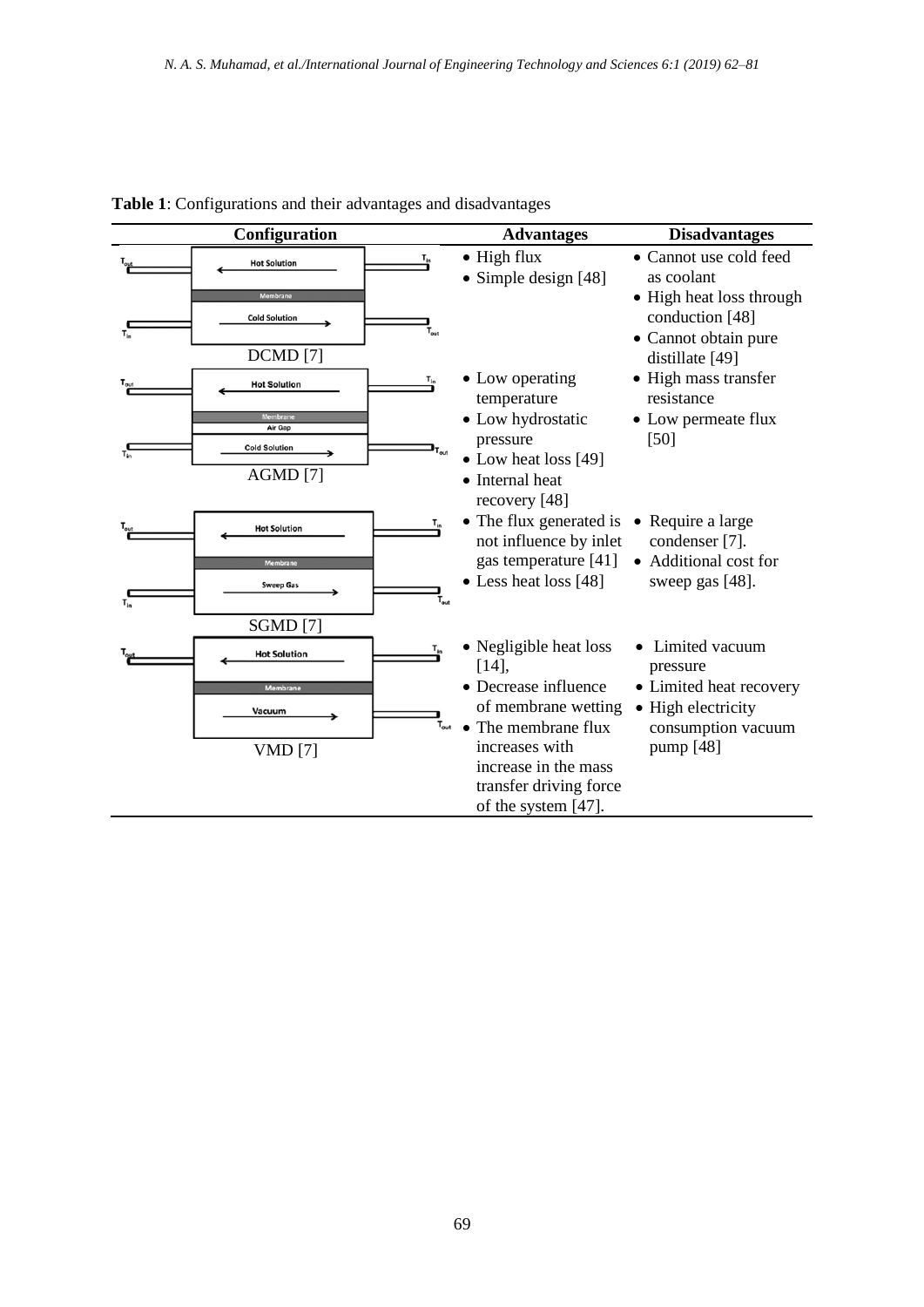|                | <b>Membrane</b><br>module | <b>Polymers</b>     | <b>Solvents</b>                     | <b>Additives</b> | <b>Membrane</b><br>preparation<br>technique                   | $\overline{\bf MD}$<br>configuration | <b>Objectives</b>                                                                                          | <b>Performances</b>                                                                                   | <b>References</b> |
|----------------|---------------------------|---------------------|-------------------------------------|------------------|---------------------------------------------------------------|--------------------------------------|------------------------------------------------------------------------------------------------------------|-------------------------------------------------------------------------------------------------------|-------------------|
| $\overline{1}$ | Hollow<br>fiber           | <b>PVDF</b>         | <b>NMP</b>                          | EG               | Phase<br>inversion (dry-<br>wet jet<br>spinning<br>inversion) | <b>VMD</b>                           | Purification of diluted<br>liquid desiccants                                                               | Desalinated water<br>collected has a very low<br>salt concentration                                   | $[26]$            |
| 2              | Hollow<br>fiber           | <b>PVDF</b>         | NMP,<br>NMP-<br>TEP &<br><b>TEP</b> |                  | Phase<br>inversion (dry-<br>jet wet<br>spinning<br>process)   | <b>DCMD</b>                          | Fabricate highly porous<br>membrane using non-toxic<br>solvent                                             | Membrane fabricated<br>have porosity higher than<br>80%                                               | $[25]$            |
| 3              | Hollow<br>fiber           | PP                  |                                     |                  |                                                               | AGMD,<br><b>PGMD</b>                 | AGMD and PGMD process<br>was compared                                                                      | Salt rejection was greater<br>than 99.8% in all<br>experiment                                         | $[51]$            |
| 4              | Hollow<br>fiber           | <b>PVDF</b>         |                                     |                  | Non-solvent<br>induced phase<br>separation<br>process         | PGMD,<br>DCMD,<br><b>SGMD</b>        | PGMD, DCMD and<br>SGMD process was<br>compared                                                             | PGMD has lower STEC<br>compared to SGMD and<br>DCMD when flux is<br>equal                             | $[52]$            |
| 5              | Hollow<br>fiber           | PVDF-<br><b>HFP</b> | <b>DMAc</b><br>& TMP                | <b>PEG</b>       | Phase<br>inversion<br>(Wet-wet)<br>spinning<br>technique)     | <b>DCMD</b>                          | Effect of the corrugation<br>size and shape on DCMD<br>process                                             | Salt rejection factor was<br>greater than 99.9%                                                       | $[53]$            |
| 6              | Hollow<br>fiber           | PVDF-<br><b>HFP</b> | <b>DMAc</b><br>& TMP                | <b>PEG</b>       | Phase<br>inversion (dry-<br>wet spinning<br>technique)        | <b>DCMD</b>                          | Change of the outer layer<br>structure was observed                                                        | HF with 50% wt DMAc<br>has the highest permeate<br>flux with good salt<br>rejection factor            | $[54]$            |
| 7              | Hollow<br>fiber           | <b>PTFE</b>         |                                     |                  | Stretching                                                    | <b>DCMD</b>                          | Compose stretching<br>conditions to integrate<br>membrane with high<br>permeate flux and salt<br>rejection | Rejection rate of salt was<br>high up to 99.99% for<br>membrane fabricated at<br>stretching ratio 2.4 | $[55]$            |

**Table 2**: Overview of the membrane distillation process in previous studies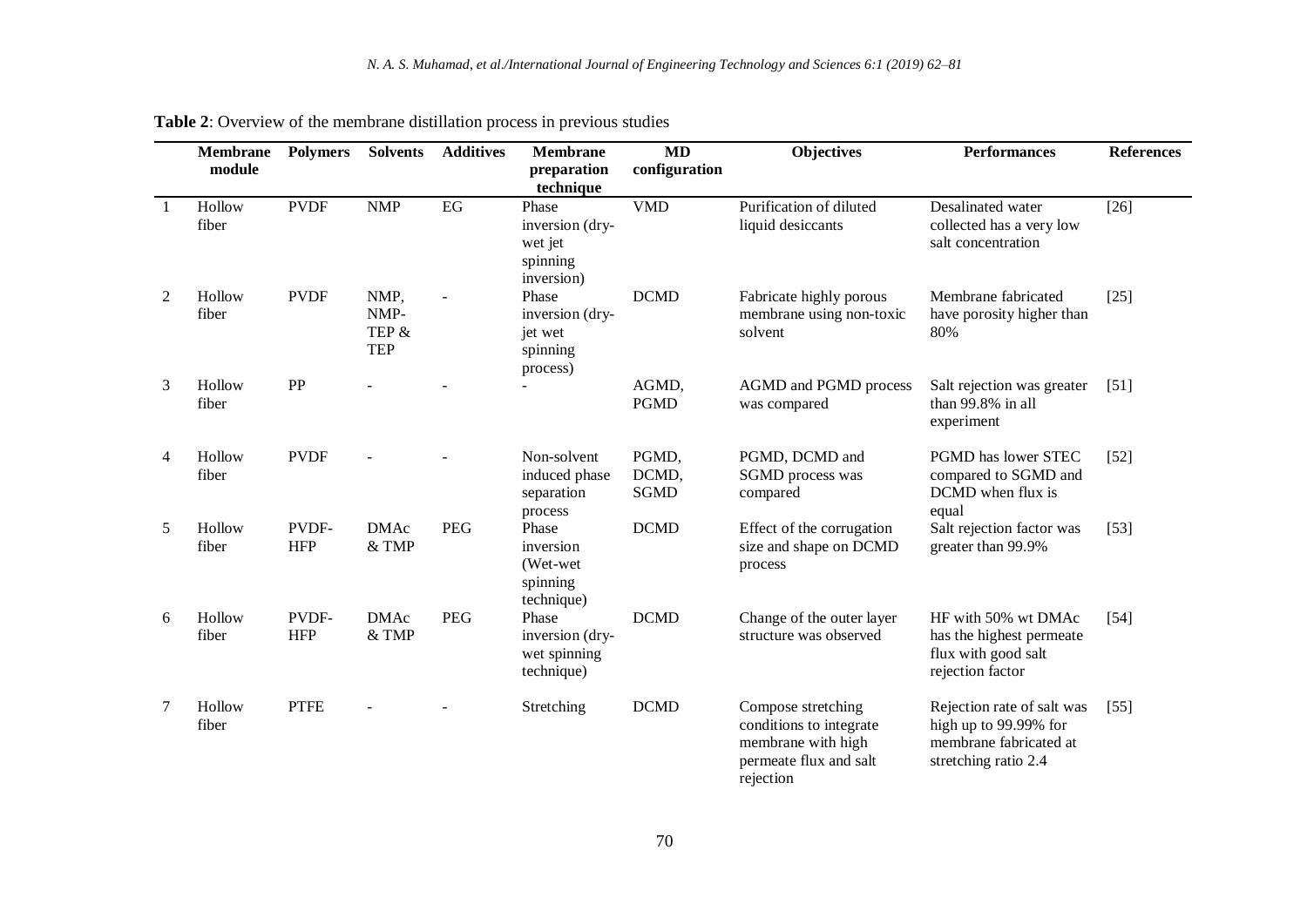|    | (Continued)                        |                       |                              |                      |                                               |             |                                                                                               |                                                                                                                        |        |
|----|------------------------------------|-----------------------|------------------------------|----------------------|-----------------------------------------------|-------------|-----------------------------------------------------------------------------------------------|------------------------------------------------------------------------------------------------------------------------|--------|
| 8  | Hollow<br>fiber & flat<br>sheet    | <b>PVDF</b>           |                              |                      |                                               | <b>DCMD</b> | Performance of flat sheet<br>membrane and HF at high<br>temperature                           | Flat sheet and HF<br>membrane achieved<br>desalination without any<br>salt leakage                                     | $[56]$ |
| 9  | Hollow<br>fiber                    | PDMS &<br><b>PVDF</b> | DMAc,<br>TEP &<br><b>THF</b> | <b>PVP</b>           | Non-solvent<br>induced phase<br>separation    | <b>VMD</b>  | Production of HF<br>membrane with high flux                                                   | High salt rejection of<br>over 99.9% under<br>optimum conditions                                                       | $[24]$ |
| 10 | Spiral<br>wound<br>(flat sheet)    | <b>PTFE</b>           | $\overline{\phantom{a}}$     |                      | $\overline{a}$                                | <b>DCMD</b> | Optimization of DCMD<br>module operation                                                      | $\blacksquare$                                                                                                         | $[21]$ |
| 11 | Plate $&$<br>frame (flat<br>sheet) | <b>PVDF</b>           | <b>NEP</b>                   | LiCl                 | Phase<br>separation                           | <b>DCMD</b> | Comparison of<br>polyelectrolyte in<br>thermopervaporation with<br>the porous membrane        | Membrane showed a<br>high permeate rate for<br>water                                                                   | $[57]$ |
| 12 | Spiral<br>wound<br>(flat sheet)    | <b>PTFE</b>           |                              |                      |                                               | <b>PGMD</b> | <b>Desalination</b> process                                                                   | High salt rejection rate                                                                                               | $[58]$ |
| 13 | Spiral<br>wound<br>(flat sheet)    | <b>PTFE</b>           |                              |                      |                                               | <b>PGMD</b> | <b>Desalination</b> process                                                                   | Distillate output<br>increased while the<br>thermal energy demand<br>reduced with an increase<br>in dearation effort   | $[59]$ |
| 14 | Plate $&$<br>frame (flat<br>sheet) | <b>PVDF</b>           | <b>DMAc</b>                  | LiCl &<br><b>PEG</b> | Wet phase<br>inversion<br>process             | <b>DCMD</b> | Influence of nano-particles<br>on membrane properties                                         | Exhibit satisfying<br>performance stability and<br>obtain maximum<br>transmembrane permeate<br>flux of $49.37$ kg/m2.h | [60]   |
| 15 | Plate $&$<br>frame (flat<br>sheet) | PVDF,<br>PTFE &<br>PP |                              |                      |                                               | <b>SGMD</b> | Effect of membrane<br>structure and operational<br>variables on distillate<br>production rate |                                                                                                                        | [61]   |
| 16 | Plate $&$<br>frame (flat<br>sheet) | <b>PVDF</b>           | <b>DMAc</b>                  | SiO <sub>2</sub>     | Phase<br>inversion<br>precipitation<br>method | <b>VMD</b>  | Effect of SiO <sub>2</sub> on PVDF<br>membrane performance                                    | Obtain salt rejection rate<br>of more than 99.98%                                                                      | $[62]$ |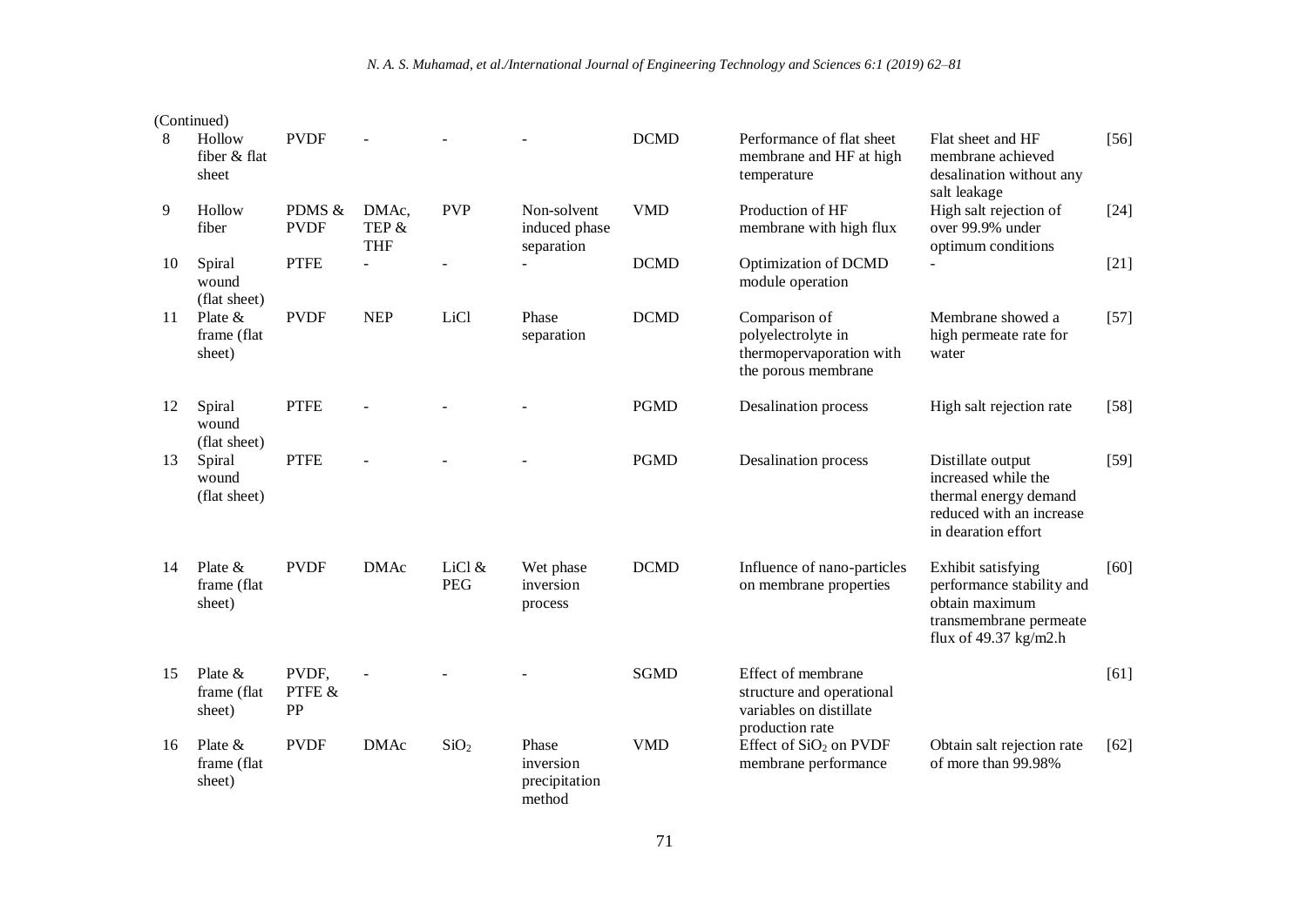| 17 | Tubular<br>(flat sheet) | <b>PTFE</b>           |            |      |                                                               | AGMD &<br><b>DCMD</b> | Investigate permeate flux<br>of finned tubular AGMD<br>module                             | High permeate flux<br>obtained in the proposed<br>AGMD-based finned<br>tubular membrane<br>module                                    | [63]   |
|----|-------------------------|-----------------------|------------|------|---------------------------------------------------------------|-----------------------|-------------------------------------------------------------------------------------------|--------------------------------------------------------------------------------------------------------------------------------------|--------|
| 18 | Tubular                 | $Al_2O_3$             |            |      |                                                               | <b>VMD</b>            | Effect of membrane<br>thickness and pore size on<br>water flux and salt rejection<br>rate | High permeate flux<br>$(30\text{kg/m2.h})$ and salt<br>rejection rate (99.99%)                                                       | [64]   |
| 19 | Spiral<br>wound         | PE                    |            |      |                                                               | <b>AGMD</b>           | Water recovery                                                                            | 95% water recovery                                                                                                                   | [65]   |
| 20 | Hollow<br>fiber         | <b>PVDF</b>           |            |      | Phase<br>inversion                                            | <b>DCMD</b>           | Treatment of wastewater<br>from rubber processing<br>effluent                             | Permeate produced is of<br>high quality with 95%<br>removal efficiency of<br>TOC, TDS, sulfate,<br>color, turbidity,<br>conductivity | [66]   |
| 21 | Hollow<br>fiber         | PTFE &<br><b>PVDF</b> |            |      |                                                               | <b>DCMD</b>           | Treatment of industrial<br>dyeing wastewater                                              | Excellent rejection under<br>mild temperature and<br>limited pressure obtained                                                       | $[32]$ |
| 22 | Hollow<br>fiber         | <b>PVDF</b>           | <b>NMP</b> |      | Phase<br>inversion                                            | <b>DCMD</b>           | Water recovery from hot<br>dyeing solution                                                | Excellent dye rejection<br>rate with 99.78%                                                                                          | [67]   |
| 23 | Hollow<br>fiber         | <b>PVDF</b>           | <b>NMP</b> | $EG$ | Phase<br>inversion (dry-<br>jet wet<br>spinning<br>technique) | <b>DCMD</b>           | Treatment of industrial<br>textile wastewater for clean<br>water production               | Excellent results in<br>eliminating almost all<br>dye components                                                                     | [68]   |
| 24 | Hollow<br>fiber         | PP                    |            |      |                                                               | <b>DCMD</b>           | Treatment of fermentation<br>wastewater with high<br>organic concentrations               | 95% COD, TOC and<br>protein rejection rate                                                                                           | $[31]$ |
| 25 | Hollow<br>fiber         | PP                    |            |      |                                                               | <b>MDC</b>            | Recovery of water and<br>minerals from shale gas<br>produced water                        | Water and mineral<br>recovered with low<br>energy consumption                                                                        | $[69]$ |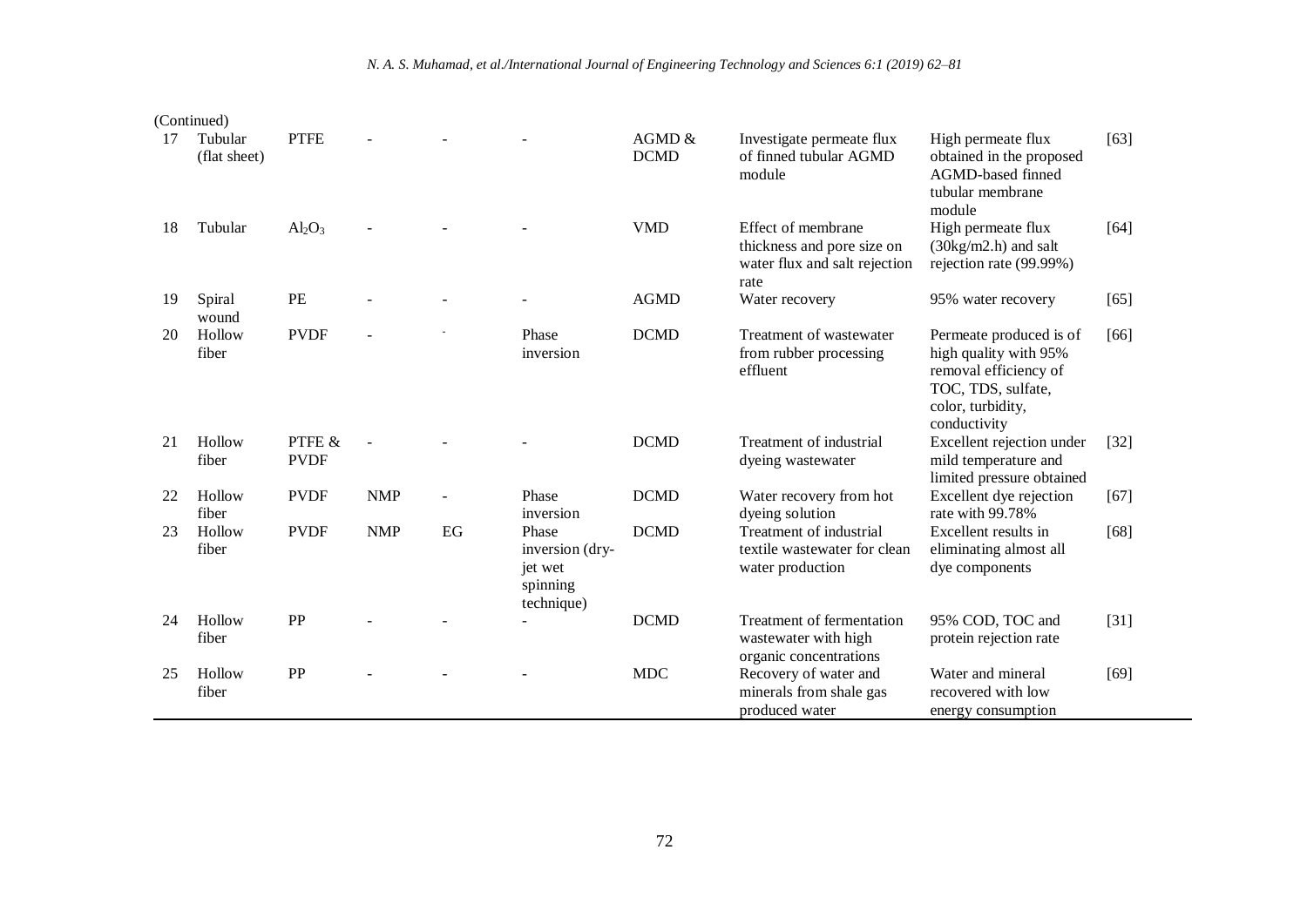# **VII. EFFECT OF PROCESS PARAMETER ON MEMBRANE PERFORMANCE**

## *7.1 Effect of feed temperature*

Feed temperature highly influences permeate flux [7,12].Vapor pressure increase with increase in temperature. Therefore, permeate flux is affected by the operating temperature. At constant temperature difference, increase in hot solution temperature increase the permeate flux. This indicates that permeate flux relies on hot fluid temperature [7]. Table 3 displays on previous studies carried out at different feed temperature and operating conditions.

|   | <b>MD</b>     | <b>Membrane</b> | Feed        | <b>Operating</b> | $T_f (^{\circ}C)$ | <b>Permeate</b>                   | <b>Referances</b> |
|---|---------------|-----------------|-------------|------------------|-------------------|-----------------------------------|-------------------|
|   | configuration | type            |             | condition        |                   | $(kg/m2 \cdot h)$                 |                   |
| 1 | <b>DCMD</b>   | PTFE,           | Industrial  | $V = 1L/min$     | $30 - 70$         | $\approx$ 2-52                    | $[70]$            |
|   |               | PP,PVDF         | wastewater  | $pH = 3-11.5$    |                   | $kg/m2$ .h                        |                   |
| 2 | <b>AGMD</b>   | <b>PTFE</b>     | Produced    | $V = 0.5 -$      | $40 - 80$         | $\approx 1-7$ g/m <sup>2</sup> .s | $[40]$            |
|   |               |                 | water       | 1.89L/min        |                   |                                   |                   |
| 3 | <b>SGMD</b>   | <b>PTFE</b>     | Wastewater  | $V = 250$ mL/min | 50-70             | $\approx$ 5-15                    | $[43]$            |
|   |               |                 | containing  | $pH = 11.5$      |                   | $kg/m2$ .h                        |                   |
|   |               |                 | ammonia     |                  |                   |                                   |                   |
| 4 | <b>VMDC</b>   | PP              | Simulated   | $V = 41.8$ L/h   | $30 - 70$         | $\approx 0.2 - 7$                 | $[33]$            |
|   |               |                 | radioactive |                  |                   | $L/m2$ .h                         |                   |
|   |               |                 | wastewater  |                  |                   |                                   |                   |
| 5 | VMD           | PP              | Simulated   | $V = 41.8 L/h$   | $30 - 70$         | $\approx 0.5 - 6$                 | [47]              |
|   |               |                 | radioactive | $P = 0.98$ atm   |                   | $L/m2$ .h                         |                   |
|   |               |                 | wastewater  |                  |                   |                                   |                   |
| 6 | <b>DCMD</b>   | <b>PVDF</b>     | Boron       | $V_f = 60$ L/h   | $30 - 80$         | $\approx$ 3-35                    | $[15]$            |
|   |               |                 | solution    | $V_p = 65$ L/h   |                   | $kg/m2$ .h                        |                   |
|   |               |                 |             | $pH = 6.5 - 8.5$ |                   |                                   |                   |
| 7 | <b>DCMD</b>   | <b>PVDF</b>     | Arsenic     | $T_p = 20$       | 40-70             | $\approx$ 3-21                    | $[71]$            |
|   |               |                 | solution    | $V_p = 0.10$ m/s |                   | $kg/m2$ .h                        |                   |

| Table 3: Effect of feed temperature on permeate flux |
|------------------------------------------------------|
|------------------------------------------------------|

# *7.2 Effect of pH*

Hou et al. [15] in their study stated that feed pH does not greatly influence permeate flux and rejection of boron. MD is less dependence on feed pH as it driving force is temperature gradient exists on membrane surfaces. Therefore, higher rejection of boron can be achieved throughout DCMD process no matter the feed is either alkali or acid [15]. In another study, the results show that solution pH in weak alkaline and acidic medium did not influence ion rejection rate during DCMD process [71]. Table 3 illustrates effect of pH on permeate flux from previous studies.

| Table 4: Effect of pH on permeate flux |  |  |
|----------------------------------------|--|--|
|----------------------------------------|--|--|

| MD.<br>configuration | <b>Membrane</b><br>type | Feed                     | <b>Operating</b><br>condition                                                  | pH         | <b>Permeate</b><br>$(kg/m2 \cdot h)$ | <b>Referances</b> |
|----------------------|-------------------------|--------------------------|--------------------------------------------------------------------------------|------------|--------------------------------------|-------------------|
| <b>DCMD</b>          | PTFE,<br>PP.PVDF        | Industrial<br>wastewater | $V = 1L/min$<br>$T_p = 20^{\circ}C$<br>$T_f = 60^{\circ}C$                     | $3 - 11.5$ | $\approx 10 - 39$<br>$kg/m2$ .h      | [70]              |
| <b>DCMD</b>          | <b>PVDF</b>             | Boron<br>solution        | $V_f = 60$ L/h<br>$V_p = 65$ L/h<br>$T_f = 50^{\circ}C$<br>$T_p = 20^{\circ}C$ | $3-11.0$   | $\approx$ 3-35<br>$kg/m2$ .h         | [15]              |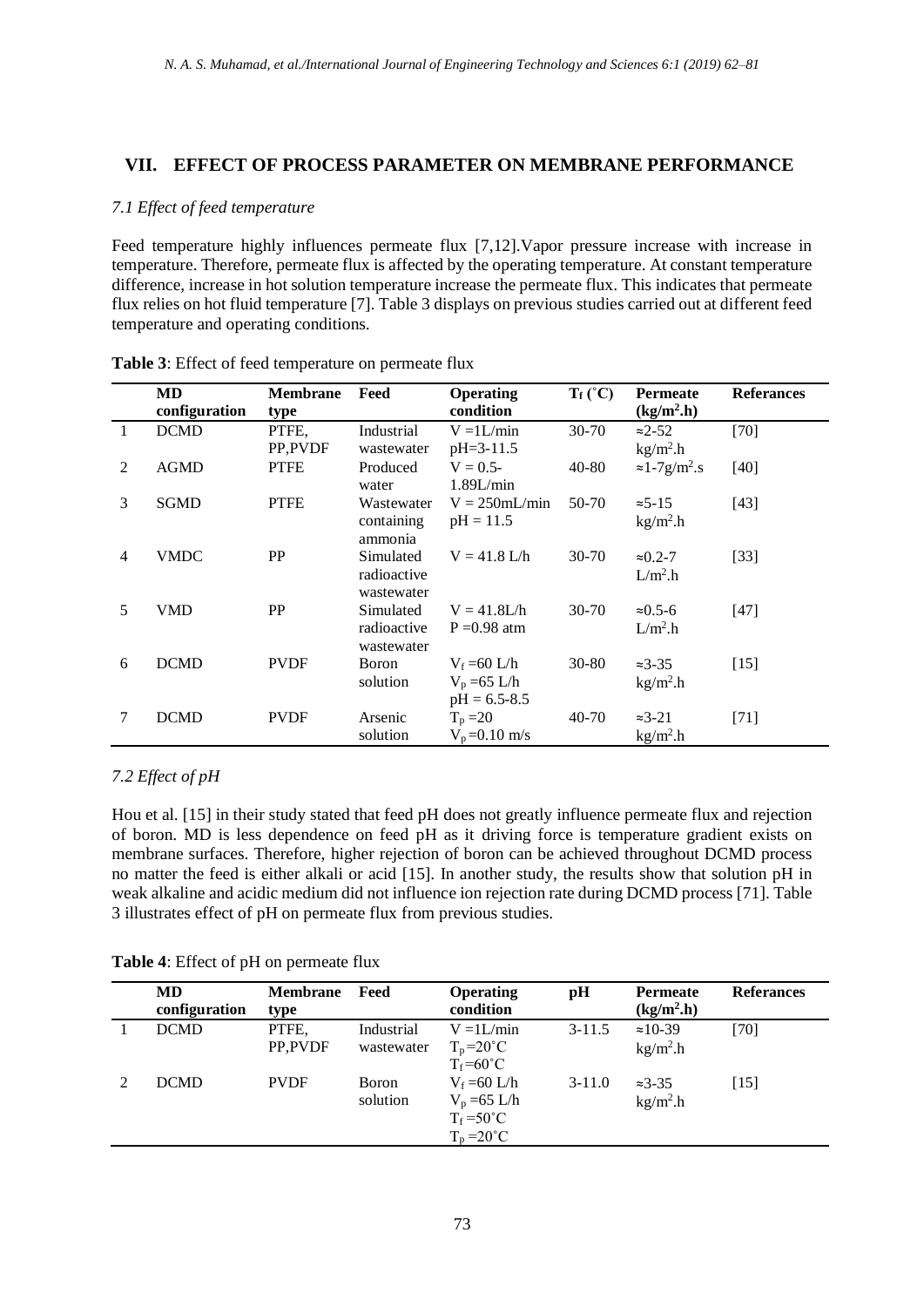|     |         |                             |                           |               |                                        | 57.43                    |
|-----|---------|-----------------------------|---------------------------|---------------|----------------------------------------|--------------------------|
| . . | M<br>n. | $\sim$ $\sim$ $\sim$ $\sim$ | $\sim$<br>$-$<br>ں ۔<br>- | . .<br>-<br>. | -<br>~<br>~<br>$\sim$ $\sim$<br>$\sim$ | $\overline{\phantom{a}}$ |
|     |         | .                           | HV S                      |               | $^{\prime}$ m<br>$\ddotsc$<br>         |                          |

#### *7.3 Effect of feed flow rate*

In MD, higher flow rate of feed leads to greater permeate flux [12]. This is supported by Alkhudhiri et al. [40] in their study for treatment of produced water using AGMD. Different feed flow rates were investigated on production of permeate flux. Result obtained show that increase in feed flow rate leads to an increase in the permeate flux. This can be illustrated by phenomena of temperature and concentration polarization. Shearing forces generated at high flow rate reducing thickness of hydrodynamic boundary and thus reducing polarization effect. Hence, at the bulk feed solution, concentration and temperature at the liquid-vapor interface become closer to the corresponding values [12]. Table 5 shows effect of flow rate on permeate flux based on previous studies.

|                | MD<br>configuration | <b>Membrane</b><br>type | Feed                                   | <b>Operating</b><br>condition                              | <b>Flow</b><br>rate      | <b>Permeate</b><br>(kg/m <sup>2</sup> .h) | <b>Referances</b> |
|----------------|---------------------|-------------------------|----------------------------------------|------------------------------------------------------------|--------------------------|-------------------------------------------|-------------------|
|                | <b>AGMD</b>         | <b>PTFE</b>             | Produced<br>water                      | $V = 0.5 -$<br>1.89L/min                                   | $0.5 -$<br>1.89<br>L/min | $\approx 1.6 - 2.8$<br>$g/m^2$ .s         | [40]              |
| $\mathfrak{D}$ | <b>SGMD</b>         | <b>PTFE</b>             | Wastewater<br>containing<br>ammonia    | $V = 250$ mL/min<br>$pH = 11.5$                            | 50-250<br>mL/min         | $\approx 7-9$<br>$kg/m2$ .h               | [43]              |
| 3              | <b>VMD</b>          | <b>PP</b>               | Simulated<br>radioactive<br>wastewater | $V = 41.8 L/h$<br>$P = 0.98$ atm                           | $10.5 -$<br>41.8<br>L/h  | $\approx 4-6$ L/m <sup>2</sup> .h         | [47]              |
| 4              | <b>DCMD</b>         | <b>PVDF</b>             | Arsenic<br>solution                    | $T_p = 20^{\circ}C$<br>$V_p = 0.10$ m/s                    | $0.23 -$<br>0.98m/s      | $\approx$ 3-21<br>$kg/m2$ .h              | $[71]$            |
| 5              | <b>DCMD</b>         | PP.PTFE                 | Synthetic<br>brackish<br>water         | $T_f = 80^{\circ}C$<br>$T_p = 20^{\circ}C$<br>$V = 4L/min$ | $1 - 4$<br>L/min         | $\approx 39 - 90$<br>$L/m2$ .h            | $[72]$            |

**Table 5**: Effect of flow rate on permeate flux

# *7.4 Effect of feed concentration*

The increase in feed concentration decreases permeate flux [7,12]. This may be due to lower vapor pressure of feed solution, driving force, with addition of non-volatile solute in water due to a decrease in water activity in the feed [3] and exponentially increase viscosity of feed with increasing concentration [12]. Effect of feed concentration on permeate flux was also investigated by Liu & Wang [35]. They found that feed concentration in their study could affect vapor pressure of feed solution at liquid-vapor interface. Their results showed that permeate flux dropped linearly as salt concentration increased [35]. However, in a different study of the DCMD process of boron removal, permeate flux stabilized at about  $10.5 \text{kg/m}^2$  even though feed concentration increase [15]. It shows that feed concentration did not influence permeate flux. It can be said that MD can tolerate feed solution at high concentrations without suffering large drop in permeability [12].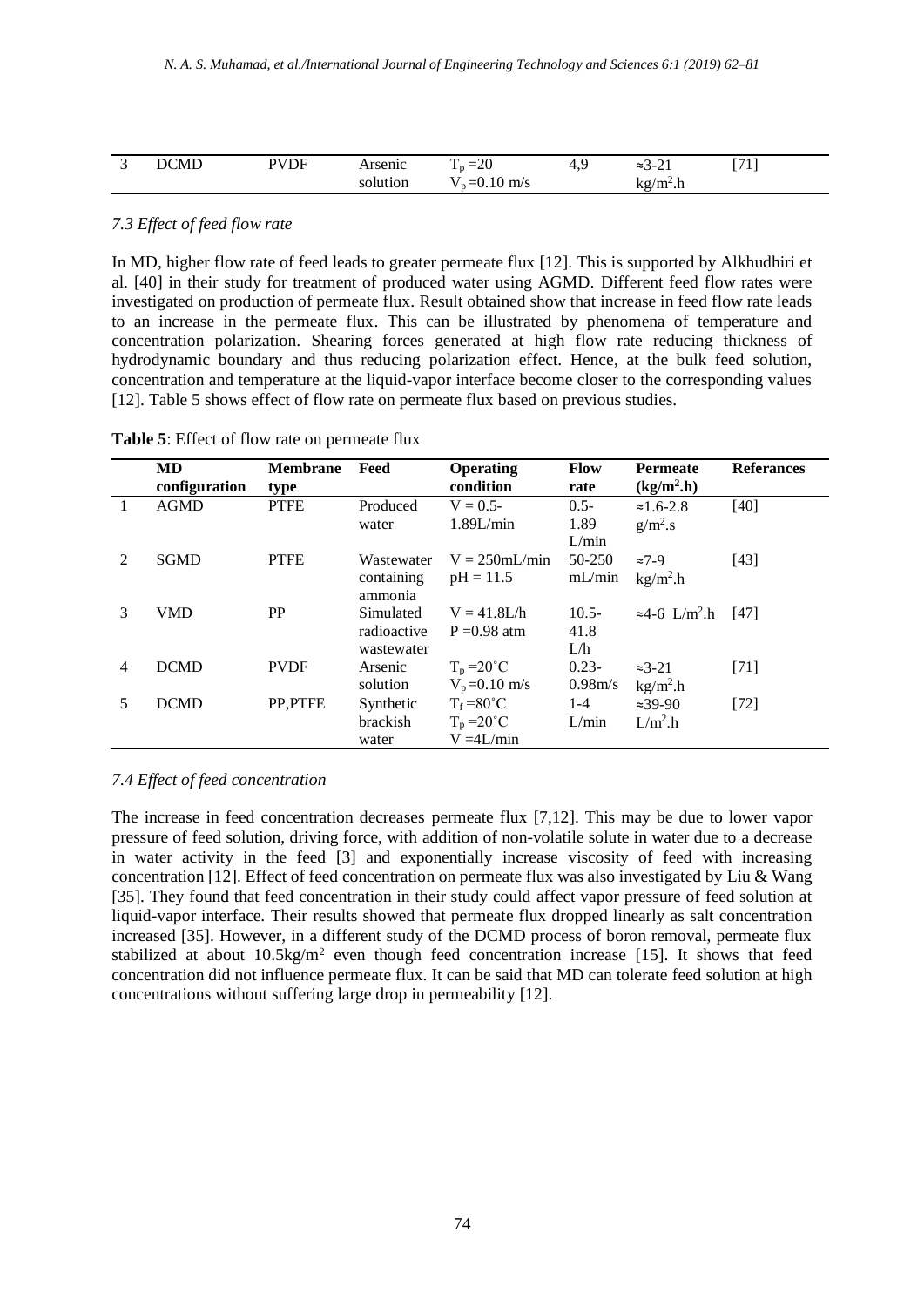|                | <b>MD</b><br>configuration | <b>Membrane</b><br>type | Feed                                   | <b>Operating</b><br>condition                              | Concentratio<br>$\mathbf n$ | <b>Permeate</b><br>$(kg/m2 \cdot h)$ | <b>Referances</b> |
|----------------|----------------------------|-------------------------|----------------------------------------|------------------------------------------------------------|-----------------------------|--------------------------------------|-------------------|
| 1              | <b>VMDC</b>                | PP                      | Simulated<br>radioactive<br>wastewater | $V = 41.8$<br>L/h                                          | $0-100$ g/L                 | $≈6.2-5.5$<br>$L/m2$ .h              | $[33]$            |
| 2              | <b>DCMD</b>                | <b>PVDF</b>             | <b>B</b> oron<br>solution              | $V_f = 60$ L/h<br>$V_p = 65$ L/h<br>$pH = 6.5$ -<br>8.5    | $0-5000$ mg/L               | $\approx 10.5$<br>$kg/m2$ .h         | $[15]$            |
|                | (Continued)                |                         |                                        |                                                            |                             |                                      |                   |
| 3              | <b>DCMD</b>                | PP,PTFE                 | Synthetic<br><b>brackish</b><br>water  | $T_p = 20^{\circ}C$<br>$T_f = 80^{\circ}C$<br>$V = 4L/min$ | 1000-10000<br>ppm           | $\approx 80-90$<br>$L/m2$ .h         | $[72]$            |
| $\overline{4}$ | <b>DCMD</b>                | <b>PVDF</b>             | Radioactive<br>wastewater              |                                                            | $0-100$ g/L                 | $\approx 7.25 - 4.75$<br>$L/m2$ .h   | $[35]$            |

| Table 6: Effect of concentration on permeate flux |
|---------------------------------------------------|
|---------------------------------------------------|

#### **VIII. MEMBRANE FOULING**

Even though fouling phenomenon in MD is considerably less than those faced in other processes of pressure-driven membrane, but it is part of major disadvantages in membrane distillation that degrades membrane performances [22]. Theoretically, MD only allows water vapors to pass through membrane pores and has a 100% rejection rate of non-volatile compounds. Despite that, few factors among which poor long term hydrophobicity of materials, damage and degradation of membrane and membrane thickness can lead to fouling. Besides, existence of inorganic, organic macromolecules and microorganisms, colloidal and particulate in feed water could also lead to deposition of fouling substances which will negatively affect rejection efficiency and deteriorate performance of MD [10].

Membrane fouling pertains to the deposition or accumulation of suspended or dissolved substances on the membrane surface and/or within its pores that lead to deterioration of membrane performance [12]. Fouling occurred when unwanted substances comprise of biological and suspended particles, corrosion products as well as variety of crystalline deposits [8] attached themselves on membrane hydrophobic surface. The accumulation of more substances will ultimately increase net resistant to heat and mass transfer as a thick cake layer formed and result in flux decrease. Membrane heat and mass transfer depend on the fouling layer thickness [13]. Besides, foulant species could cause flux decay due to plugging at the entrance of membrane pore and eventually results in membrane pore wetting. Pores of the membrane are very small. Therefore, accumulation of fouling substances at the surface of membrane may cause pressure drop to increase to the point that hydrostatic pressure surpassing liquid entry pressure (LEP) of feed or permeate solution into membrane pores [8].



**Figure 3**: Schematic diagram of membrane fouling [10]

Commonly, fouling can be classified into four types; inorganic, organic, biological, and particulate or colloidal fouling [66]. Deposition of inorganic substances on the membrane surfaces or inside the pore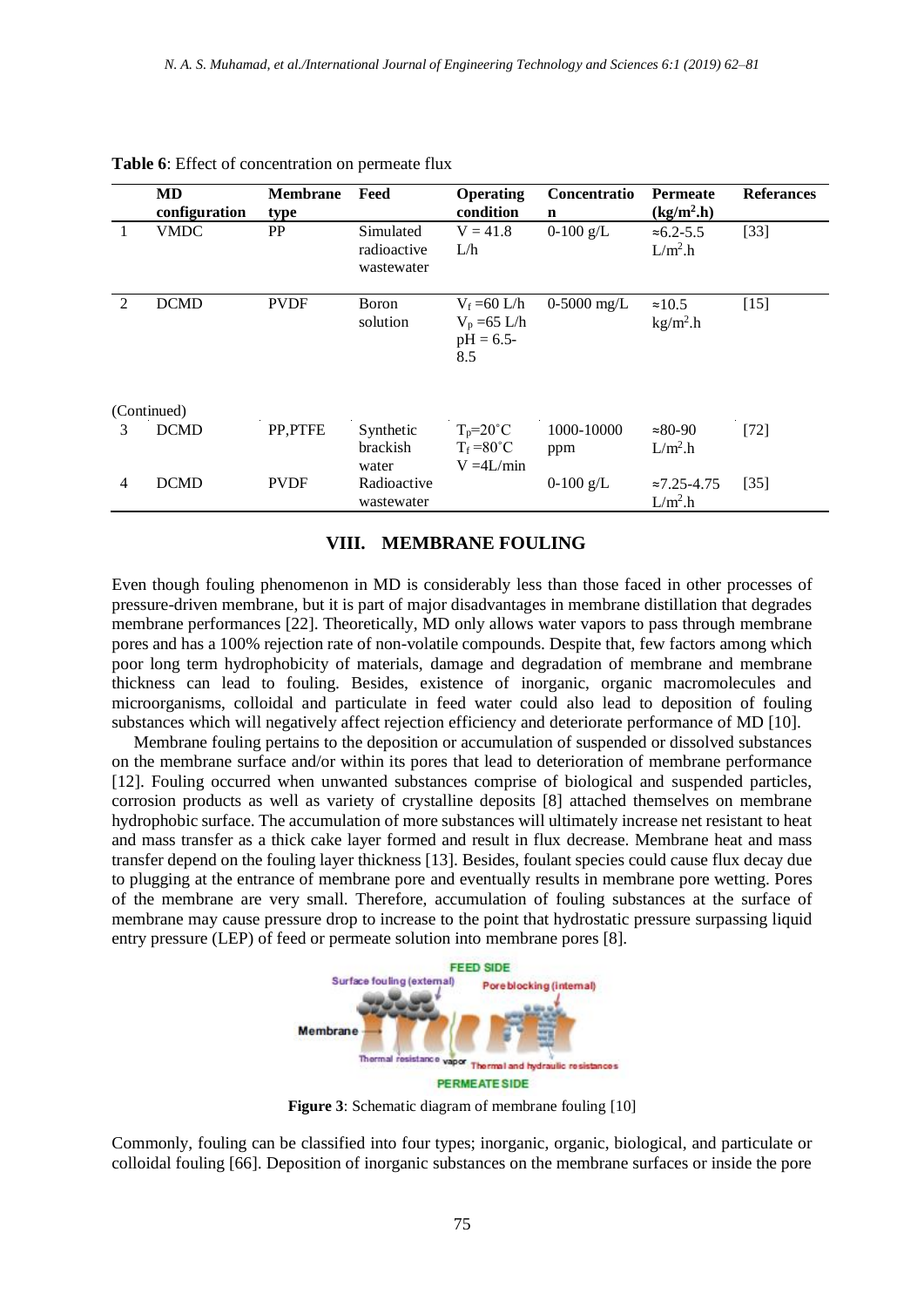structure causes inorganic fouling [12]. Organic fouling occurs when there are organic matters presence inside the pores or on membrane surface [12]. Particulate or colloidal fouling are formed when there is presence of solid particles on membrane surface [8]. Biological fouling usually occurred when feed solution used contain biological substances [66].

Wu et al. [31] stated that permeate flux decreased with time mainly because of membrane fouling. Organic and inorganic matters in feed wastewater block membrane pores by depositing on membrane inner surface, thus blocking the transfer of water molecules. Besides that, Cho et al. [73] reported that increase in temperature difference increases the initial flux rate lead to an increase in fouling rate. In another study, results show that presence of organic matters cause a slightly higher flux decline and a significant loss of membrane hydrophobicity [66,74].

Fouling is a persistent problem [10] and is the major drawback in MD which limits commercialization of full-scale plant [75]. Fouling reduce effective separation area, contributing to a permeate flow rate reduction, pore wetting and change in permeate water quality, membrane damage, increased temperature and concentration polarization and chemical degradation [76]. This will disrupt process operation as membrane need to be clean or replace, thus increases the operation cost. An early warning system that will detect the fouling problems in membranes processes is important to improvement of membrane operation and the development of a fouling strategy [22]. The main fouling prevention tools utilized in MD are feed pre-treatment and chemical cleaning [76]. It is said that first step to solving the fouling problem is to understand fouling phenomena and the processes involved.

# **IX. CONCLUSION**

MD has gained interest as a favourable alternative as substitution to other separation processes for its lower operating temperature and pressure, lower energy requirement than conventional distillation and higher rejection rate than in pressure driven process. It is said that MD process is a promising separation technique, but surprisingly the information regarding the process is still insufficient. Based on the knowledge acquired and gathered information on MD processes, a framework for better understanding of MD processes has been presented in this study. This framework is an attempt to highlight the expectation MD treatment process, before, during and after the test

#### **ACKNOWLEDGEMENT**

The authors gratefully acknowledge the Ministry of Education (MOE) for financial support via the Fundamental Research Grant Scheme (FRGS) Program under Universiti Malaysia Pahang (UMP) with the grant number RDU170118 and internal grant from UMP (RDU170315). Sincere gratitude also expressed to MOE Malaysia for the AMTEC fellowship program under UTM-HiCOE Research Grants (A.J090301.5300.07092) and to UMP for providing MRS scholarship.

*Nomenclature:*

| <b>AGMD</b> | Air gap membrane distillation         |
|-------------|---------------------------------------|
| $Al_2O_3$   | Aluminium oxide                       |
| <b>DCMD</b> | Direct contact membrane distillation  |
| <b>DMAc</b> | Dimethylacetamide                     |
| <b>DMF</b>  | Dimethylformamide                     |
| EG          | Ethylene glycol                       |
| <b>LEP</b>  | Liquid entry pressure                 |
| LiCl        | Lithium chloride                      |
| <b>MD</b>   | Membrane distillation                 |
| <b>MDC</b>  | Membrane distillation crystallization |
| MF          | Microfiltration                       |
| <b>NEP</b>  | N-ethyl-2-pyrolidone                  |
| <b>NIPS</b> | Nonsolvent induced phase separation   |
|             |                                       |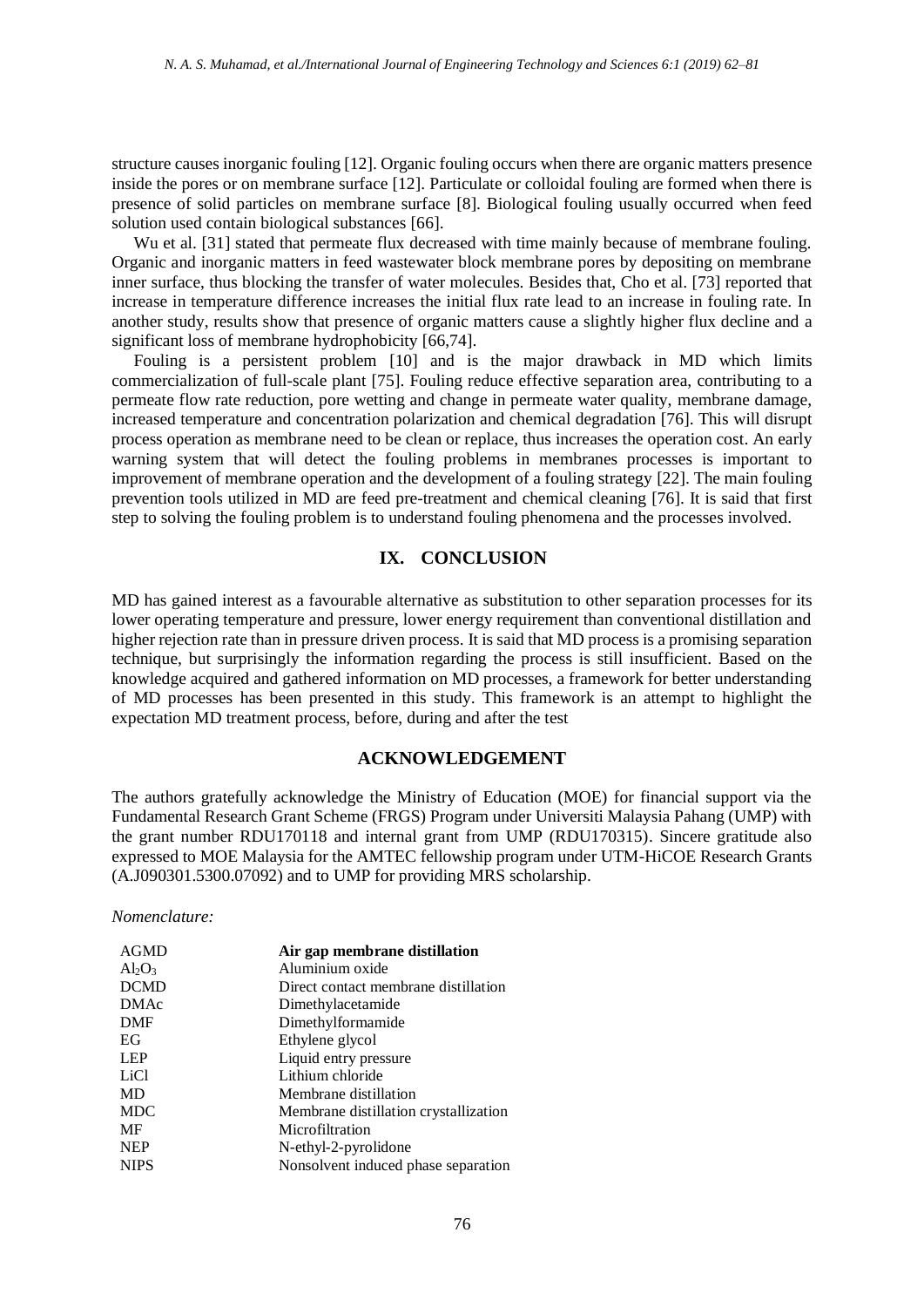| N-methyl-2-pyrolidone                           |
|-------------------------------------------------|
| Polyethylene                                    |
| Polyethylene glycol                             |
| Permeate gas membrane distillation              |
| Polypropylene                                   |
| Polytetrafluoroethylene                         |
| Polyvinylidene fluoride                         |
| poly(vinylidene fluoride-co-hexafluoropropylene |
| Polyvinylpyrrolidone                            |
| Sweeping gas membrane distillation              |
| Silicon dioxide                                 |
| Triethylene glycol                              |
| Triethyl phosphate                              |
| Temperature feed                                |
| Tetrahydrofuran                                 |
| Thermally induced phase separation              |
| Trimethyl phosphate                             |
| Temperature permeate                            |
| Flow rate feed                                  |
| Vacuum membrane distillation                    |
| Flow rate permeate                              |
|                                                 |

#### **REFERENCES**

- [1] Khayet M Membranes and theoretical modeling of membrane distillation: A review, Adv. Colloid Interface Sci. 164 (2011) 56–88.
- [2] Eykens L, De Sitter K, Dotremont C, Pinoy L, Van der Bruggen B, Membrane synthesis for membrane distillation: A review, Sep. Purif. Technol. 182 (2017) 36–51.
- [3] Khayet M, Matsuura T, Membrane Distillation: Principles and Applications, 2011.
- [4] Guo J, Farid M.U, Lee E.J, Yan D.Y.S, Jeong S, Kyoungjin An A, Fouling behavior of negatively charged PVDF membrane in membrane distillation for removal of antibiotics from wastewater, J. Memb. Sci. 551 (2018) 12–19.
- [5] Qtaishat M, Khayer M, Matsuura T, Khulbe K.C, Effect of Casting Conditions on SMM Blended Polyethersulfone Hydro-Phobic / -Philic Composite Membranes : Characteristics and Desalination Performance in Membrane Distillation, 11 (2010) 1–8.
- [6] Wang Z, Lin S, Membrane fouling and wetting in membrane distillation and their mitigation by novel membranes with special wettability, Water Res. 112 (2017) 38–47.
- [7] Alkhudhiri A, Darwish N, Hilal N, Membrane distillation: A comprehensive review, Desalination. 287 (2012) 2–18.
- [8] El-Bourawi M.S, Ding Z, Ma R, Khayet M. Khayet, A framework for better understanding membrane distillation separation process, J. Memb. Sci. 285 (2006) 4–29.
- [9] Kang G-D, Cao Y-M, Application and modification of poly(vinylidene fluoride) (PVDF) membranes - A review, J. Memb. Sci. 463 (2014) 145–165.
- [10] Tijing L.D, Woo Y.C, Choi J.S, Lee S, Kim S.H, Shon H.K, Fouling and its control in membrane distillation-A review, J. Memb. Sci. 475 (2015) 215–244.
- [11] Jhaveri J.H, Murthy Z.V.P, A comprehensive review on anti-fouling nanocomposite membranes for pressure driven membrane separation processes, Desalination. 379 (2016) 137–154.
- [12] Onsekizoglu P, Membrane Distillation: Principle, Advances, Limitations and Future Prospects in Food Industry, Distill. - Adv. from Model. to Appl. (2012).
- [13] Drioli E, Ali A, Macedonio F, Membrane distillation: Recent developments and perspectives, Desalination. 356 (2015) 56–84.
- [14] Cui Z, Zhang Y, Li X, Wang X, Drioli E, Wang Z, Zhao S, Optimization of novel composite membranes for water and mineral recovery by vacuum membrane distillation, Desalination. 440 (2018) 39–47.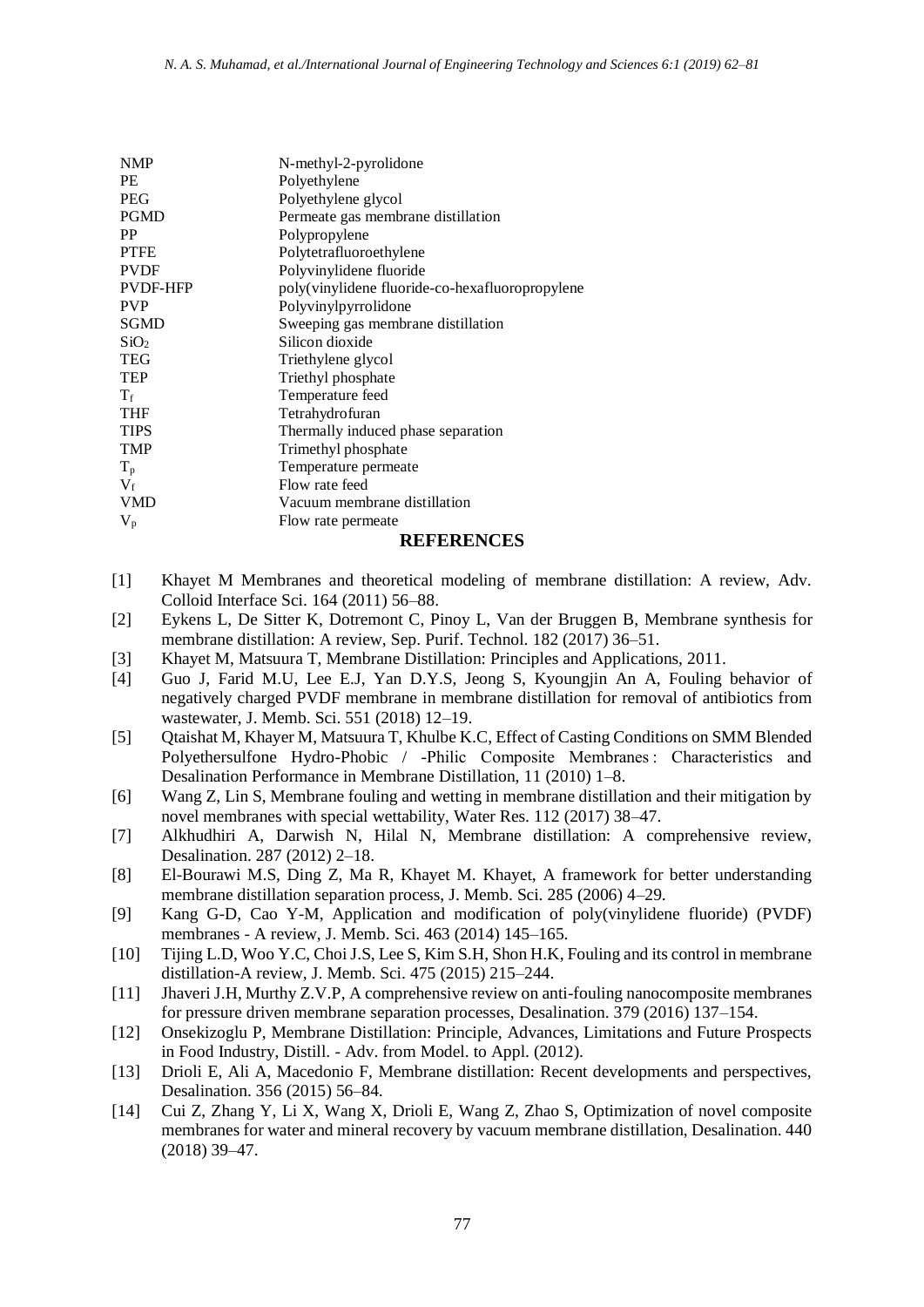- [15] Hou D, Wang J, Sun X, Luan Z, Zhao C, Ren X, Boron removal from aqueous solution by direct contact membrane distillation, J. Hazard. Mater. 177 (2010) 613–619.
- [16] Kesting R.E, Phase inversion membranes, ACS Symp. Ser. ACS Symp. Ser. Vol 269. 269 (1985) 131–164.
- [17] Figoli A, Simone S, Drioli E, Membrane fabrication, 2015.
- [18] Ladewig B, Al-Shaeli M.N.Z, Fundamentals of Membrane Processes, (2017) 13–37.
- [19] Baker R.W, Membranes and Modules, in: Membr. Technol. Appl., 2nd edition, John Wiley & Sons Ltd, 2004: p. 96.
- [20] Thi N, My T, Thi V, Nhi Y, Thanh B.X, Factors Affecting Membrane Distillation Process for Seawater Desalination, 22 (2018) 19–29.
- [21] Winter D, Koschikowski J, Gross F, Maucher D, Düver D, Jositz M, Mann T, Hagedorn, A. Hagedorn, Comparative analysis of full-scale membrane distillation contactors - methods and modules, J. Memb. Sci. 524 (2017) 758–771.
- [22] Tung K.L, Teoh H.C, Lee C.W, Chen C.H, Li Y.L, Lin Y.F, Chen C.L, Huang M.S, Characterization of membrane fouling distribution in a spiral wound module using highfrequency ultrasound image analysis, J. Memb. Sci. 495 (2015) 489–501.
- [23] Huang A, Feng B. Feng, Synthesis of novel graphene oxide-polyimide hollow fiber membranes for seawater desalination, J. Memb. Sci. 548 (2018) 59–65.
- [24] Zhang H, Li B, Sun D, Miao X, Gu Y, SiO2-PDMS-PVDF hollow fiber membrane with high flux for vacuum membrane distillation, Desalination. 429 (2018) 33–43.
- [25] Chang J, Zuo J, Zhang L, O'Brien G.S, Chung T.S, Using green solvent, triethyl phosphate (TEP), to fabricate highly porous PVDF hollow fiber membranes for membrane distillation, J. Memb. Sci. 539 (2017) 295–304.
- [26] Lefers R, Bettahalli N.M.S, Fedoroff N, Nunes S.P, Leiknes T.O, Vacuum membrane distillation of liquid desiccants utilizing hollow fiber membranes, Sep. Purif. Technol. 199 (2018) 57–63.
- [27] Yang X, Wang R, Fane A.G, Tang C.Y, Wenten I.G, Membrane module design and dynamic shear-induced techniques to enhance liquid separation by hollow fiber modules: A review, Desalin. Water Treat. 51 (2013) 3604–3627.
- [28] Curcio E, Drioli E, Membrane distillation and related operations A review, Sep. Purif. Rev. 34 (2005) 35–86.
- [29] Mokhtar N.M, Lau W.J, Ismail A.F, Youravong W, Khongnakorn W, Lertwittayanon K, Performance evaluation of novel PVDF–Cloisite 15A hollow fiber composite membranes for treatment of effluents containing dyes and salts using membrane distillation, RSC Adv. 5 (2015) 38011–38020.
- [30] Carnevale M.C, Gnisci E, Hilal J, Criscuoli A, Direct Contact and Vacuum Membrane Distillation application for the olive mill wastewater treatment, Sep. Purif. Technol. 169 (2016) 121–127.
- [31] Wu Y, Kang Y, Zhang L, Qu D, Cheng X, Feng L, Performance and fouling mechanism of direct contact membrane distillation (DCMD) treating fermentation wastewater with high organic concentrations, J. Environ. Sci. (China). 65 (2018) 253–261.
- [32] Li F, Huang J, Xia Q, Lou M, Yang B, Tian Q, Liu Y, Direct contact membrane distillation for the treatment of industrial dyeing wastewater and characteristic pollutants, Sep. Purif. Technol. 195 (2018) 83–91.
- [33] Jia F, Li J, Wang J. Wang, Recovery of boric acid from the simulated radioactive wastewater by vacuum membrane distillation crystallization, Ann. Nucl. Energy. 110 (2017) 1148–1155.
- [34] IA F, Li J, Wang J, Sun Y, Annals of Nuclear Energy Removal of strontium ions from simulated radioactive wastewater by vacuum membrane distillation, Ann. Nucl. Energy. 103 (2017) 363– 368.
- [35] Liu H, Wang J, Treatment of radioactive wastewater using direct contact membrane distillation, J. Hazard. Mater. 261 (2013) 307–315.
- [36] Woldemariam D.M, District Heating-Driven Membrane Distillation for Water Purification in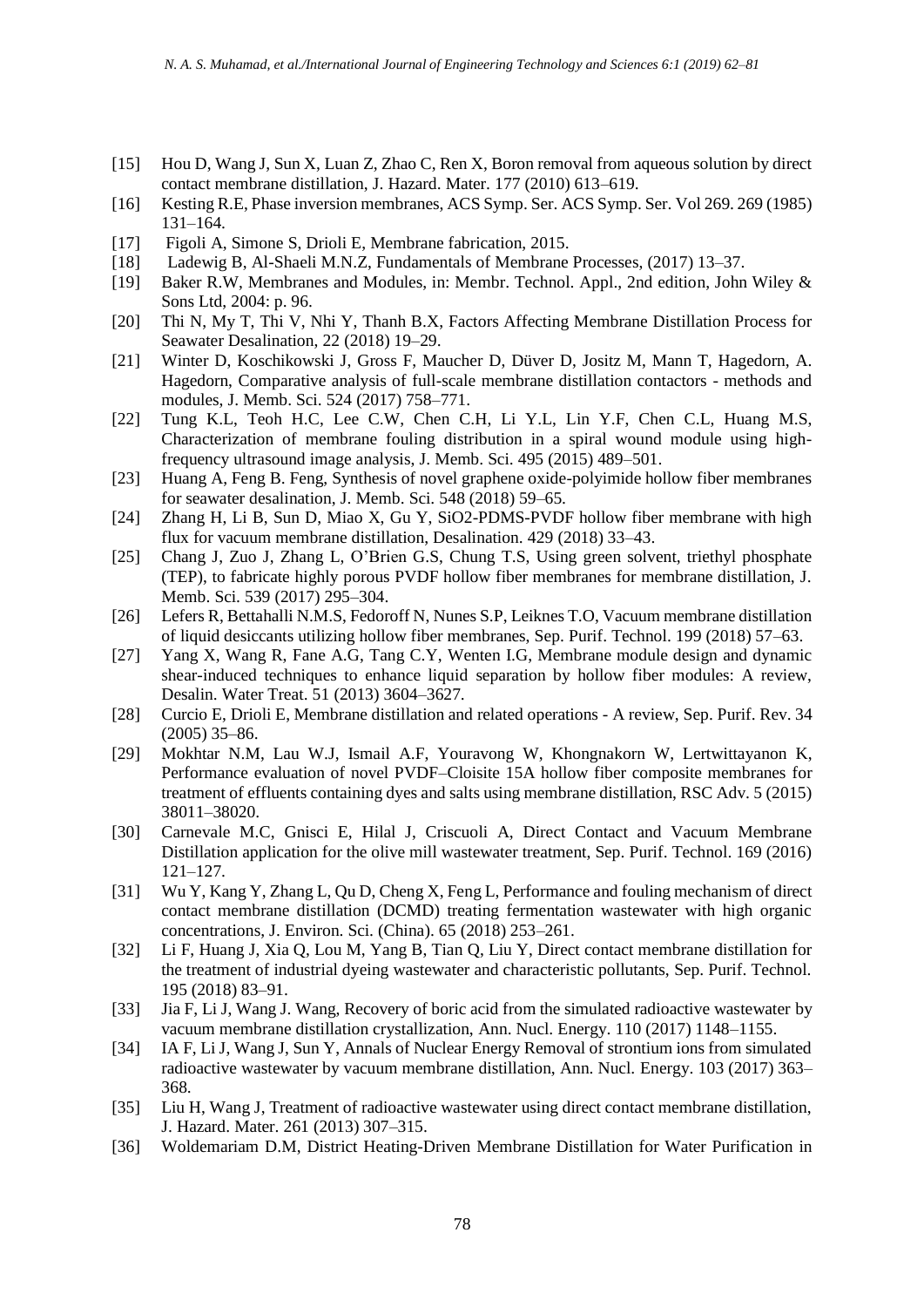Industrial Applications, 2017.

- [37] Alsalhy Q.F, Ibrahim S.S, Hashim F.A, Experimental and theoretical investigation of air gap membrane distillation process for water desalination, Chem. Eng. Res. Des. 130 (2018) 95–108.
- [38] Ozbey-Unal B, Imer D.Y, Keskinler B, Koyuncu I, Boron removal from geothermal water by air gap membrane distillation, Desalination. 433 (2018) 141–150.
- [39] Attia H, Alexander S, Wright C.J, Hilal N, Superhydrophobic electrospun membrane for heavy metals removal by air gap membrane distillation (AGMD), Desalination. 420 (2017) 318–329.
- [40] Alkhudhiri A, Darwish N, Hilal N. Hilal, Produced water treatment: Application of Air Gap Membrane Distillation, Desalination. 309 (2013) 46–51.
- [41] Minh P, Jacob P, Rattanaoudom R, Visvanathan C, Chemical Engineering and Processing : Process Intensi fi cation Feasibility of sweeping gas membrane distillation on concentrating triethylene glycol from waste streams, Chem. Eng. Process. Process Intensif. 110 (2016) 225– 234.
- [42] Shirazi M.M.A, Kargari A, Tabatabaei M, Ismail A.F, Matsuura T, Concentration of glycerol from dilute glycerol wastewater using sweeping gas membrane distillation, Chem. Eng. Process. Process Intensif. 78 (2014) 58–66.
- [43] Xie Z, Duong T, Hoang M, Nguyen C, Bolto B. Bolto, Ammonia removal by sweep gas membrane distillation, Water Res. 43 (2009) 1693–1699.
- [44] A.I. and Chel-Ken Chiam R.S, Desalination in Cross-flow Vacuum Membrane Distillation under the Negative Membrane Pressure Difference.pdf, (2014).
- [45] Baghel R, Upadhyaya S, Chaurasia S.P, Singh K, Kalla S, Optimization of process variables by the application of response surface methodology for naphthol blue black dye removal in vacuum membrane distillation, J. Clean. Prod. (2018).
- [46] Yao M, Woo Y.C, Tijing L.D, Choi J.S, Shon H.K, Effects of volatile organic compounds on water recovery from produced water via vacuum membrane distillation, Desalination. 440 (2018) 146–155.
- [47] Jia F, Yin Y, Wang J. Wang, Removal of cobalt ions from simulated radioactive wastewater by vacuum membrane distillation, Prog. Nucl. Energy. 103 (2018) 20–27.
- [48] Eykens L, Reyns T, De Sitter K, Dotremont C, Pinoy L, Van der Bruggen B, How to select a membrane distillation configuration- Process conditions and membrane influence unraveled, Desalination. 399 (2016) 105–115.
- [49] Amaya-vías D, Nebot E, López-ramírez J.A, Comparative studies of di ff erent membrane distillation con fi gurations and membranes for potential use on board cruise vessels, Desalination. 429 (2018) 44–51.
- [50] Alcheikhhamdon A.A, Darwish N.A, Hilal N, Statistical analysis of air-gap membrane desalination experimental data: Hypothesis testing, Desalination. 362 (2015) 117–125.
- [51] Cheng L, Zhao Y, Li P, Li W, Wang F, Comparative study of air gap and permeate gap membrane distillation using internal heat recovery hollow fiber membrane module, Desalination. 426 (2018) 42–49.
- [52] Gao L, Zhang J, Gray S, De Li J, Experimental study of hollow fiber permeate gap membrane distillation and its performance comparison with DCMD and SGMD, Sep. Purif. Technol. 188 (2017) 11–23.
- [53] García-Fernández L, García-Payo C, Khayet M, Hollow fiber membranes with different external corrugated surfaces for desalination by membrane distillation, Appl. Surf. Sci. 416 (2017) 932– 946.
- [54] García-Fernández L, García-Payo M.C, Khayet M, Mechanism of formation of hollow fiber membranes for membrane distillation: 2. Outer coagulation power effect on morphological characteristics, J. Memb. Sci. 542 (2017) 469–481.
- [55] Li K, Zhang Y, Xu L, Zeng F, Hou D, Wang J, Optimizing stretching conditions in fabrication of PTFE hollow fiber membrane for performance improvement in membrane distillation, J. Memb. Sci. 550 (2018) 126–135.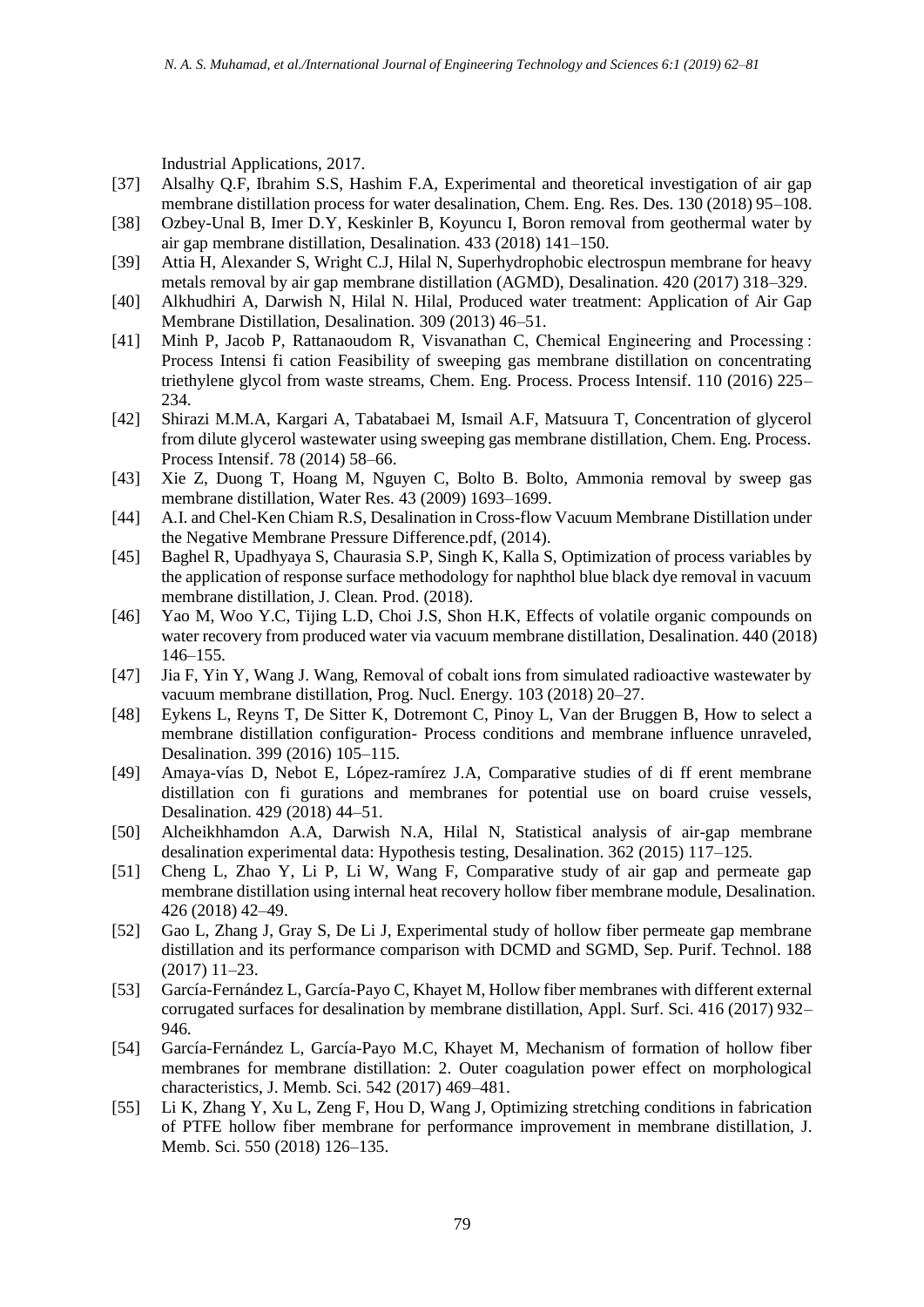- [56] Singh D, Sirkar K.K, Performance of PVDF flat membranes and hollow fibers in desalination by direct contact membrane distillation at high temperatures, Sep. Purif. Technol. 187 (2017) 264–273.
- [57] Bell C.M, Comparison of polyelectrolyte coated PVDF membranes in thermopervaporation with porous hydrophobic membranes in membrane distillation using plate-and-frame modules, Chem. Eng. Process. Process Intensif. 104 (2016) 58–65.
- [58] Winter D, Koschikowski J, Wieghaus M, Desalination using membrane distillation: Experimental studies on full scale spiral wound modules, J. Memb. Sci. 375 (2011) 104–112.
- [59] Winter D, Koschikowski J, Ripperger S, Desalination using membrane distillation: Flux enhancement by feed water deaeration on spiral-wound modules, J. Memb. Sci. 423–424 (2012) 215–224.
- [60] Hou D, Dai G, Fan H, Wang J, Zhao C, Huang H, Effects of calcium carbonate nano-particles on the properties of PVDF/nonwoven fabric flat-sheet composite membranes for direct contact membrane distillation, Desalination. 347 (2014) 25–33.
- [61] Karanikola V, Corral A.F, Jiang H, Sáez A.E, Ela W.P, Arnold R.G, Effects of membrane structure and operational variables on membrane distillation performance, J. Memb. Sci. 524 (2017) 87–96.
- [62] Efome J.E, Baghbanzadeh M, Rana D, Matsuura T, Lan C.Q, Effects of superhydrophobic SiO<sup>2</sup> nanoparticles on the performance of PVDF flat sheet membranes for vacuum membrane distillation, Desalination. 373 (2015) 47–57.
- [63] Cheng L.H, Lin Y.H, Chen J, Enhanced air gap membrane desalination by novel finned tubular membrane modules, J. Memb. Sci. 378 (2011) 398–406.
- [64] Chen Y.R, Chen L.H, Chen C.H, Ko C.C, Huang A, Li C.L, Chuang C.J, Tung K.L, Hydrophobic alumina hollow fiber membranes for sucrose concentration by vacuum membrane distillation, J. Memb. Sci. 555 (2018) 250–257.
- [65] Duong H.C, Chivas A.R, Nelemans B, Duke M, Gray S, Cath T.Y, Nghiem L.D, Treatment of RO brine from CSG produced water by spiral-wound air gap membrane distillation - A pilot study, Desalination. 366 (2015) 121–129.
- [66] Mokhtar N.M, Lau W.J, Ismail A.F, Veerasamy D, Membrane distillation technology for treatment of wastewater from rubber industry in Malaysia, Procedia CIRP. 26 (2015) 792–796.
- [67] Mokhtar N.M, Lau W.J, Ismail A.F, The potential of membrane distillation in recovering water from hot dyeing solution, J. Water Process Eng. 2 (2014) 71–78.
- [68] Mokhtar N.M, Lau W.J, Ismail A.F, Kartohardjono S, Lai S.O, Teoh H.C, The potential of direct contact membrane distillation for industrial textile wastewater treatment using PVDF-Cloisite 15A nanocomposite membrane, Chem. Eng. Res. Des. 111 (2016) 284–293.
- [69] Kim J, Kim J, Hong S, Recovery of water and minerals from shale gas produced water by membrane distillation crystallization, Water Res. 129 (2018) 447–459.
- [70] Damtie M.M, Kim B, Woo Y.C, Choi J.S, Membrane distillation for industrial wastewater treatment: Studying the effects of membrane parameters on the wetting performance, Chemosphere. 206 (2018) 793–801.
- [71] Qu D, Wang J, Hou D, Luan Z, Fan B, Zhao C, Experimental study of arsenic removal by direct contact membrane distillation, J. Hazard. Mater. 163 (2009) 874–879.
- [72] Yarlagadda S, Gude V.G, Camacho L.M, Pinappu S, Deng S. Deng, Potable water recovery from As, U, and F contaminated ground waters by direct contact membrane distillation process, J. Hazard. Mater. 192 (2011) 1388–1394.
- [73] Cho H, Choi Y, Lee S, Effect of pretreatment and operating conditions on the performance of membrane distillation for the treatment of shale gas wastewater, Desalination. 437 (2018) 195– 209.
- [74] Naidu G, Jeong S, Choi Y, Vigneswaran S, Membrane distillation for wastewater reverse osmosis concentrate treatment with water reuse potential, J. Memb. Sci. 524 (2017) 565–575.
- [75] Fortunato L, Jang Y, Lee J.G, Jeong S, Lee S, Leiknes T.O, Ghaffour N, Fouling development